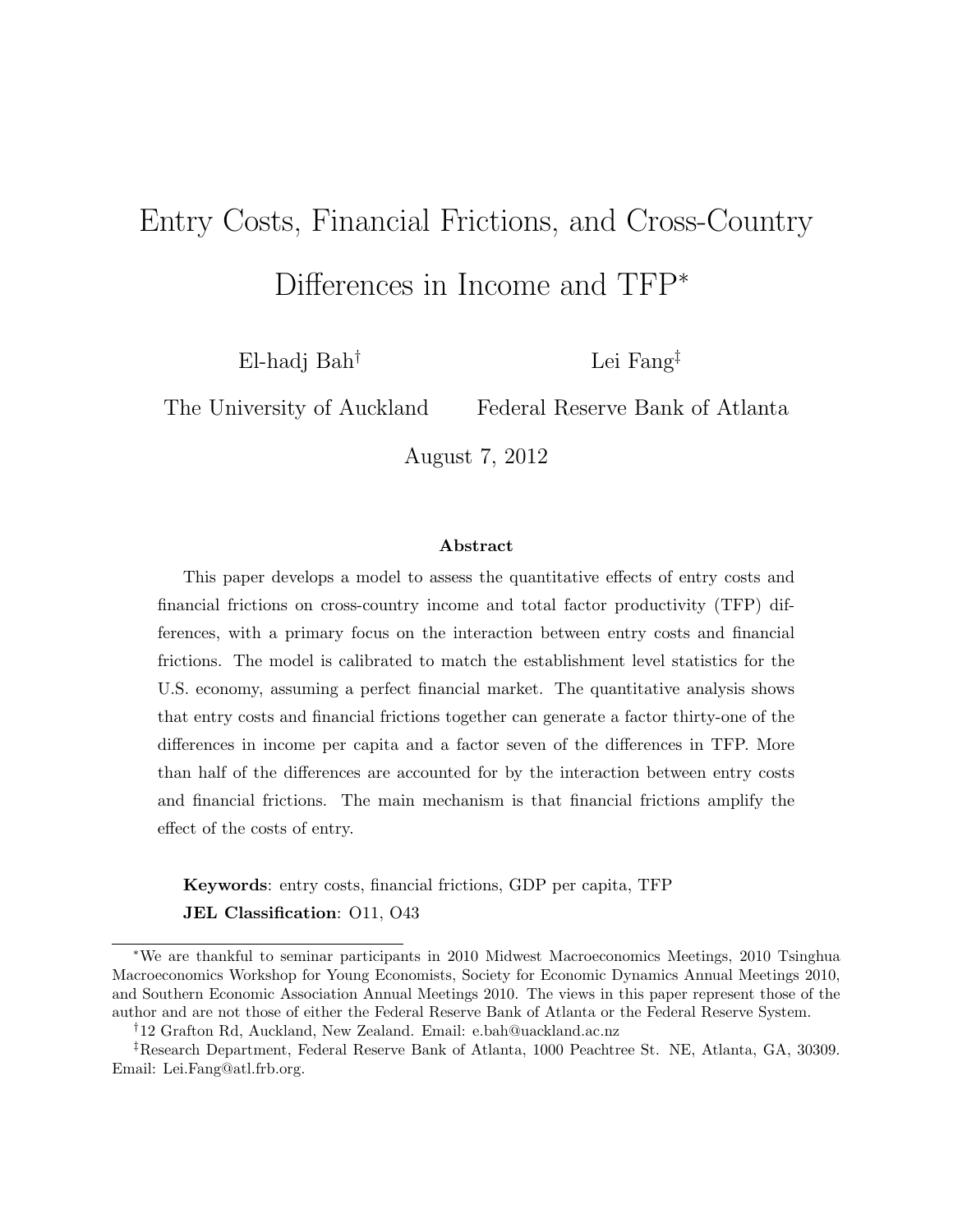# 1 Introduction

Income per capita differs by more than a factor of thirty between rich and poor countries. Research on growth accounting finds that the majority of the differences are the result of cross-country differences in total factor productivity (TFP).  $^1$  $^1$  It is worth noting also that many poor countries have poorly developed financial markets as well as substantial costs for starting new businesses. Both of these factors have been found to be negatively correlated with income per capita across countries.<sup>[2](#page-1-1)</sup> Accordingly, the goal of this paper is to quantify the importance of financial frictions and entry costs in cross-country differences with respect to income per capita and TFP.

There are a number of studies that have examined either the effect of financial frictions or the effect of entry costs on cross-country differences. This paper, however, investigates whether there is any interaction between entry costs and financial frictions and, if so, how such interaction may affect cross-country income and TFP differences. Intuitively, underdeveloped financial markets may amplify the effect of entry costs as entrepreneurs cannot borrow to overcome such costs. In contrast, a better developed financial market may have less impact on how entry costs affect output and TFP. Understanding such interactions can guide policymakers in improving overall TFP and output. For instance, if the interaction is important, simplifying the entry process and improving the financial market conditions will have a much greater impact on economic development than addressing just one of the two factors.

To explore this issue, this paper develops a model that incorporates both financial frictions and entry costs and then uses the calibrated model to explore how the effects of entry costs on

<span id="page-1-0"></span><sup>&</sup>lt;sup>1</sup>See, for example, [Klenow and Rodriguez-Clare](#page-26-0) [\(1997\)](#page-26-0); [Prescott](#page-27-0) [\(1998\)](#page-27-0); [Hall and Jones](#page-26-1) [\(1999\)](#page-26-1). One exception is [Fan and Chan-Kang](#page-25-0) [\(2010\)](#page-25-0).

<span id="page-1-1"></span><sup>2</sup>[Djankov et al.](#page-25-1) [\(2002\)](#page-25-1) finds a negative correlation between GDP per capita and the ratio of entry costs to GDP per capita. [Nicoletti and Scarpetta](#page-27-1) [\(2003,](#page-27-1) [2006\)](#page-27-2) find that entry costs are negatively related to TFP in OECD countries. [Beck et al.](#page-25-2) [\(2000\)](#page-25-2) established a negative relationship between financial development and economic growth.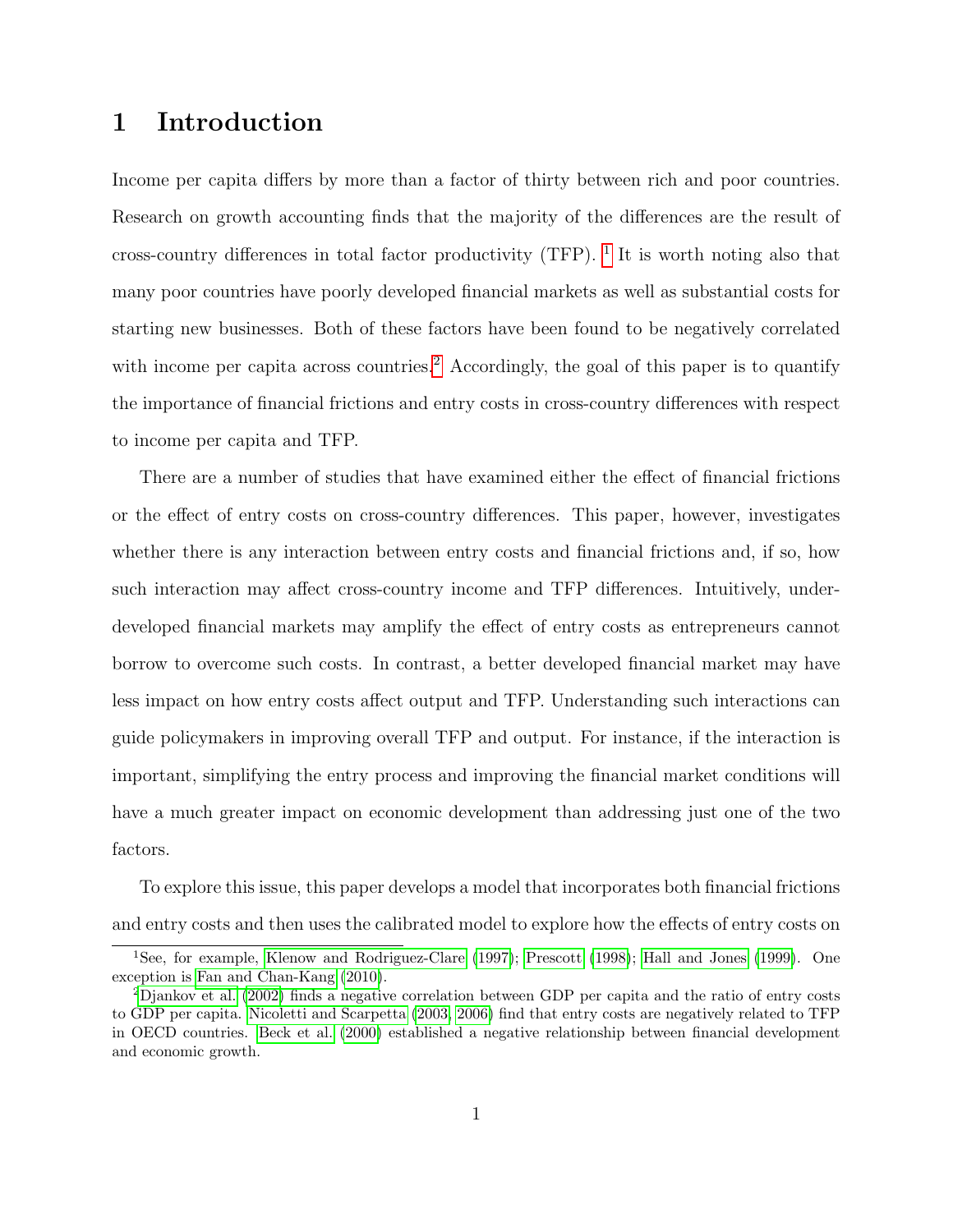cross-country income and TFP differences change with financial market conditions. We find that financial frictions amplify the effect of entry costs on economic development. Moreover, the interaction between financial frictions and entry costs is quantitatively important in accounting with respect to the differences for cross-country income and TFP.

The model builds on the industry model studied by [Hopenhayn](#page-26-2) [\(1992\)](#page-26-2) and [Hopenhayn](#page-26-3) [and Rogerson](#page-26-3) [\(1993\)](#page-26-3). In the model, establishments have different levels of productivity that evolve over time. The technology is subject to decreasing returns to scale with fixed production costs. Although an establishment finances capital and the fixed production cost from the financial market, the financial market is imperfect, and an establishment can only borrow up to a fraction of its expected discounted life-time profits. Furthermore, existing establishments may exit if they experience low productivity. In contrast, new establishments can enter after paying an upfront entry cost that can be financed from the financial market subject to a borrowing constraint similar to the one faced by existing establishments.

The model is calibrated to match the establishment level statistics in the U.S. economy, assuming a perfect financial market for the U.S. The calibrated model is then used to analyze the cross-country differences in income per capita and TFP. To perform the analysis, we vary entry costs in the range observed in the data and vary the friction in the financial market to obtain variations in the business debt to GDP ratio, which is comparable to the data. We find that entry costs and financial frictions together can account for a factor thirty-one of the differences in income per capita and a factor seven of the differences in TFP across countries. Moreover, more than half of the explanatory power comes from the interaction between entry costs and financial frictions. This finding suggests that to fully take advantage of the reduction in entry costs, it is better to improve the conditions of entry and the financial market simultaneously.

The intuition for the results consists of three parts. First, higher entry costs lead to a lower entry rate. Fewer entries lead to less output and TFP due to decreasing returns to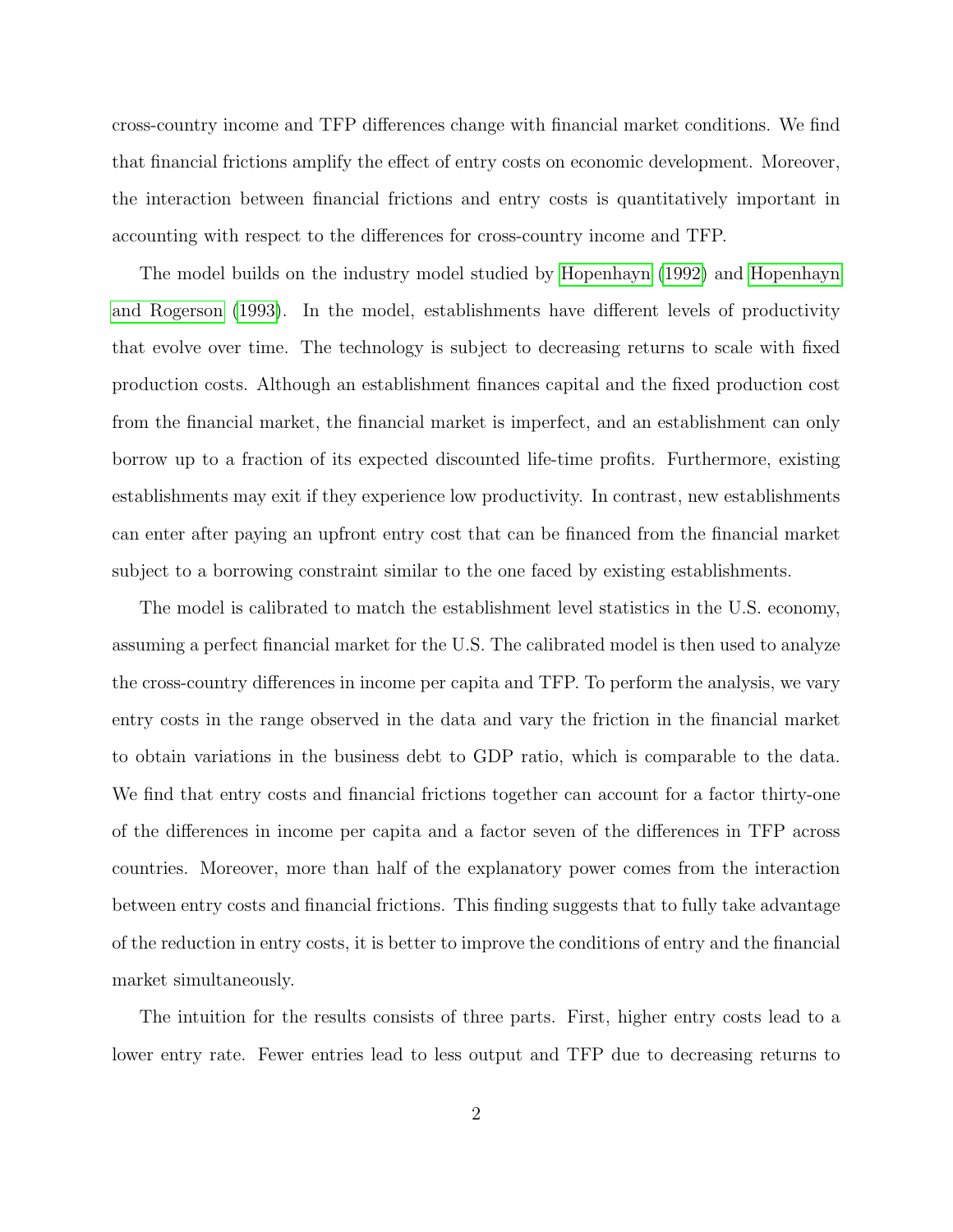scale technology. Moreover, a higher entry cost protects existing establishments. Hence, establishments with lower productivity can survive, and output and TFP decrease. Second, when there are financial frictions, existing establishments cannot borrow enough capital and must operate at a smaller scale. Third, financial frictions amplify the effect of entry costs on output and TFP. To understand this, note that when there are frictions in the financial market, some of the profitable entrants may not be able to open their businesses as they cannot finance the required upfront entry cost. This, in turn, reduces the entry rate. The effect is equivalent to an increase in the entry cost. Hence, output and TFP decline. Furthermore, as financial market conditions deteriorate, the amplification effect increases, as does the decrease in output and TFP.

This paper is connected to the literature that studies the relationship between various policies and the cross-country income and TFP differences. For instance, [Parente and](#page-27-3) [Prescott](#page-27-3) [\(1999\)](#page-27-3) and [Herrendorf and Teixeira](#page-26-4) [\(2011\)](#page-26-4) examine the role of monopoly rights in blocking the use of most efficient technologies, while [Lagos](#page-26-5) [\(2006\)](#page-26-5) examines how labor market institutions affect TFP. [Erosa and Cabrillana](#page-25-3) [\(2008\)](#page-25-3) investigate the role of poor contract enforcement in explaining the use of inefficient technologies and low TFP in poor countries, and [Guner et al.](#page-26-6) [\(2008\)](#page-26-6) and [Restuccia and Rogerson](#page-27-4) [\(2008\)](#page-27-4) study the effect of size-dependent policies on macroeconomic aggregates.

This paper is also related to several other papers in the literature that emphasize the importance of entry costs and financial frictions on cross-country income and TFP differences. Researchers such as [Barseghyan and DiCecio](#page-25-4) [\(2011\)](#page-25-4)quantify the effect of entry costs on economic development, while [Amaral and Quintin](#page-25-5) [\(2010\)](#page-25-5) and [Buera et al.](#page-25-6) [\(2011\)](#page-25-6) show that financial frictions can generate sizable differences in output and TFP, and [D'Erasmo and](#page-25-7) [Boedo](#page-25-7) [\(2012\)](#page-25-7) explore how the costs of informality and the financial market structure affect cross-country TFP differences. We view this paper as a complement to these works. We develop an industry model that incorporates both entry costs and financial frictions, allowing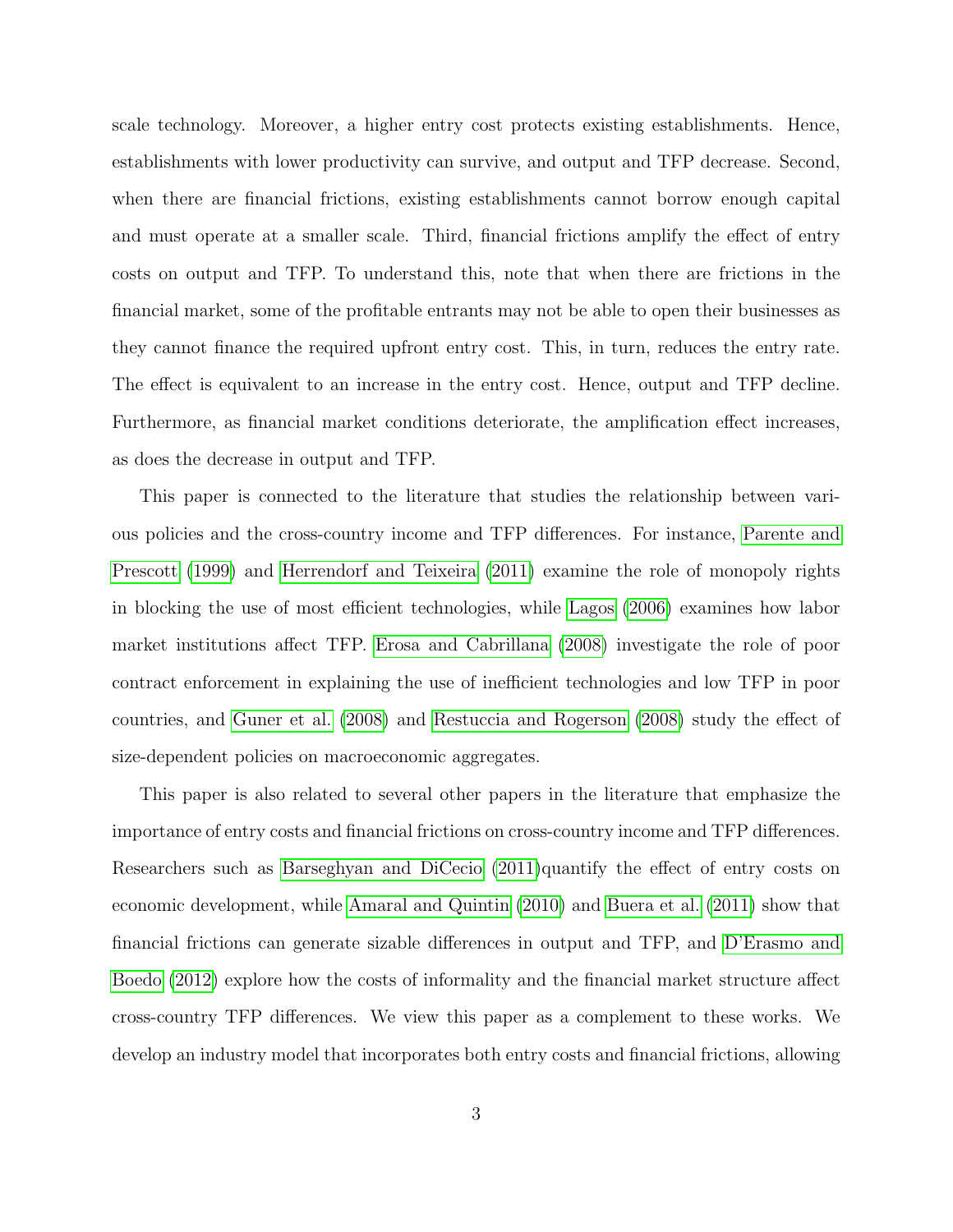us to investigate how the interaction between entry costs and financial frictions affects income and TFP. Moreover, the simulations based on the calibrated model show that the interaction is quantitatively important.

The rest of the paper is organized as follows. Section 2 presents the model and defines the steady state equilibrium. Section 3 describes the calibration strategy. Section 4 assesses the quantitative implication of the calibrated model and the robustness of the results. Section 5 concludes the paper.

# 2 The Economy

We consider a discrete-time model with heterogeneity in establishment level productivity. The model can be best described as embedding borrowing constraints into the industry model studied by [Hopenhayn and Rogerson](#page-26-3) [\(1993\)](#page-26-3). In the model economy, an establishment must finance capital and the fixed production cost ahead of production by borrowing from an imperfect financial market. More importantly, there are many potential entrants who can enter after paying a front-loaded set-up cost upon entry, and this cost must also be financed. The details follow.

### 2.1 Production

#### 2.1.1 Technology

The production unit is the establishment. There is a continuum of existing establishments that differ in their productivity z. Each of these establishments hires labor, invests in capital, and produces according to the following production function:

$$
y = zk^{\alpha}h^{\gamma},\tag{2.1}
$$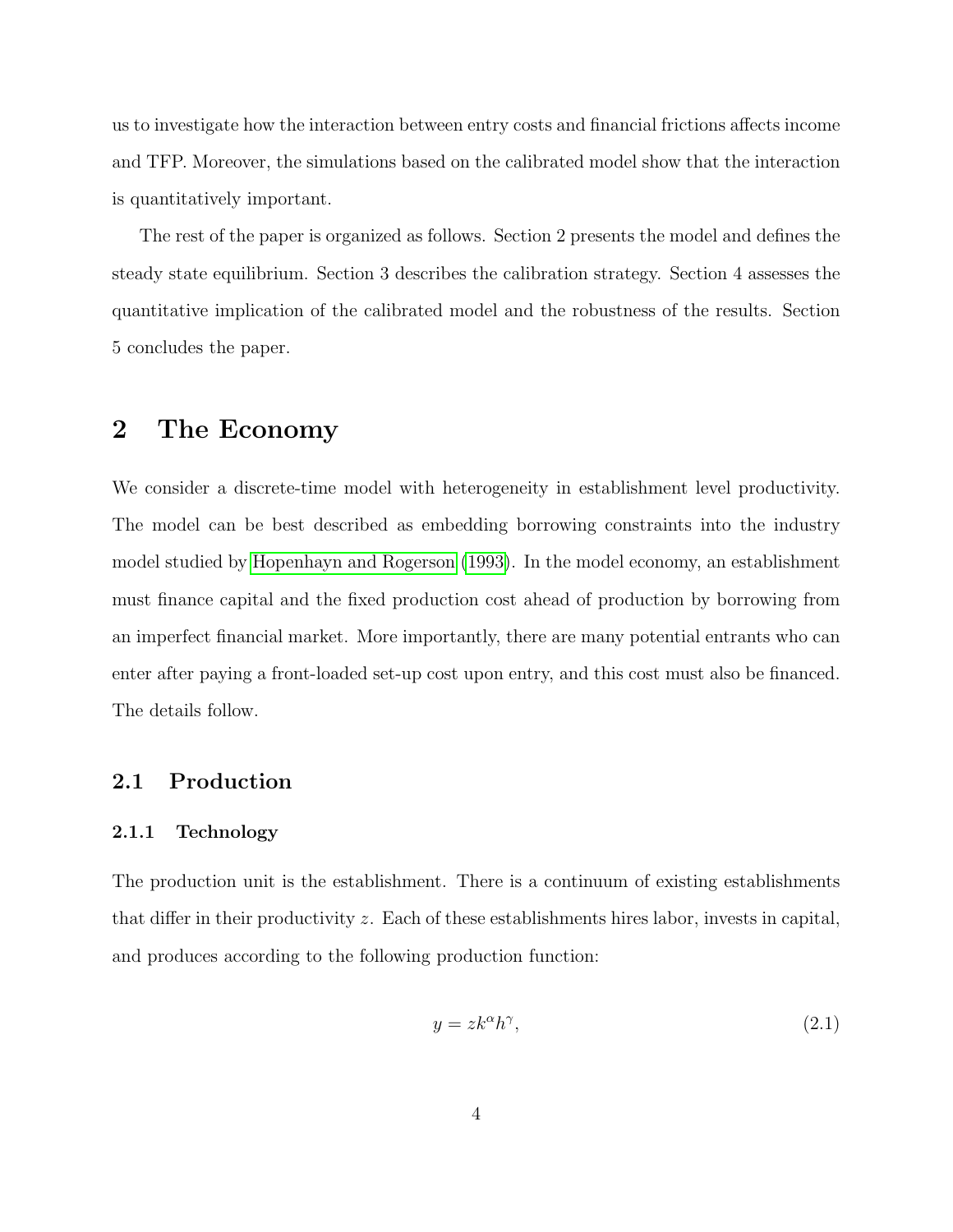where the individual establishment productivity  $z$  changes over time. Specifically,  $z$  is the same as the last period value with probability  $\lambda$ , and evolves according to the distribution  $F(z)$  with probability  $1 - \lambda$ . The parameter  $\lambda$  controls the persistence of the idiosyncratic productivity shock. The establishment's production technology is assumed to be a decreasing returns to scale, i.e.,  $\alpha + \gamma < 1$ . To stay in operation, each establishment must pay a fixed production cost  $f$  every period, measured in the unit of output. As in [Hopenhayn](#page-26-3) [and Rogerson](#page-26-3) [\(1993\)](#page-26-3), the fixed production cost generates explicit exit and prevents establishments from staying in the economy while not producing. Capital is owned by establishments. We use  $k_{-1}$  to denote the establishment's capital holdings during the last period and k to denote the optimal choice of capital in the current period. The capital good is homogenous across establishments and can be freely traded in the market. Hence, if  $k > (1 - \delta)k_{-1}$ , establishments expand and raise capital, and otherwise, establishments downsize and sell capital in the market.

#### 2.1.2 Financial Market

The financial market consists of many competitive intermediaries who receive deposits and lend to establishments at a constant rate r. We assume that borrowing and lending are within the same period and that establishments cannot default on the debt. Thus, the zeroprofit condition for the intermediaries implies that the interest rate paid on the deposit is also r.

An establishment's ability to borrow is limited by its prospect and current capital holdings. For simplicity, we assume that an establishment can borrow up to a fraction  $\eta$  of its discounted life-time profits. Each establishment finances capital and fixed production cost, and the borrowing constraint is described as follows:

<span id="page-5-0"></span>
$$
k - (1 - \delta)k_{-1} + f \le \eta v(z, k_{-1}),\tag{2.2}
$$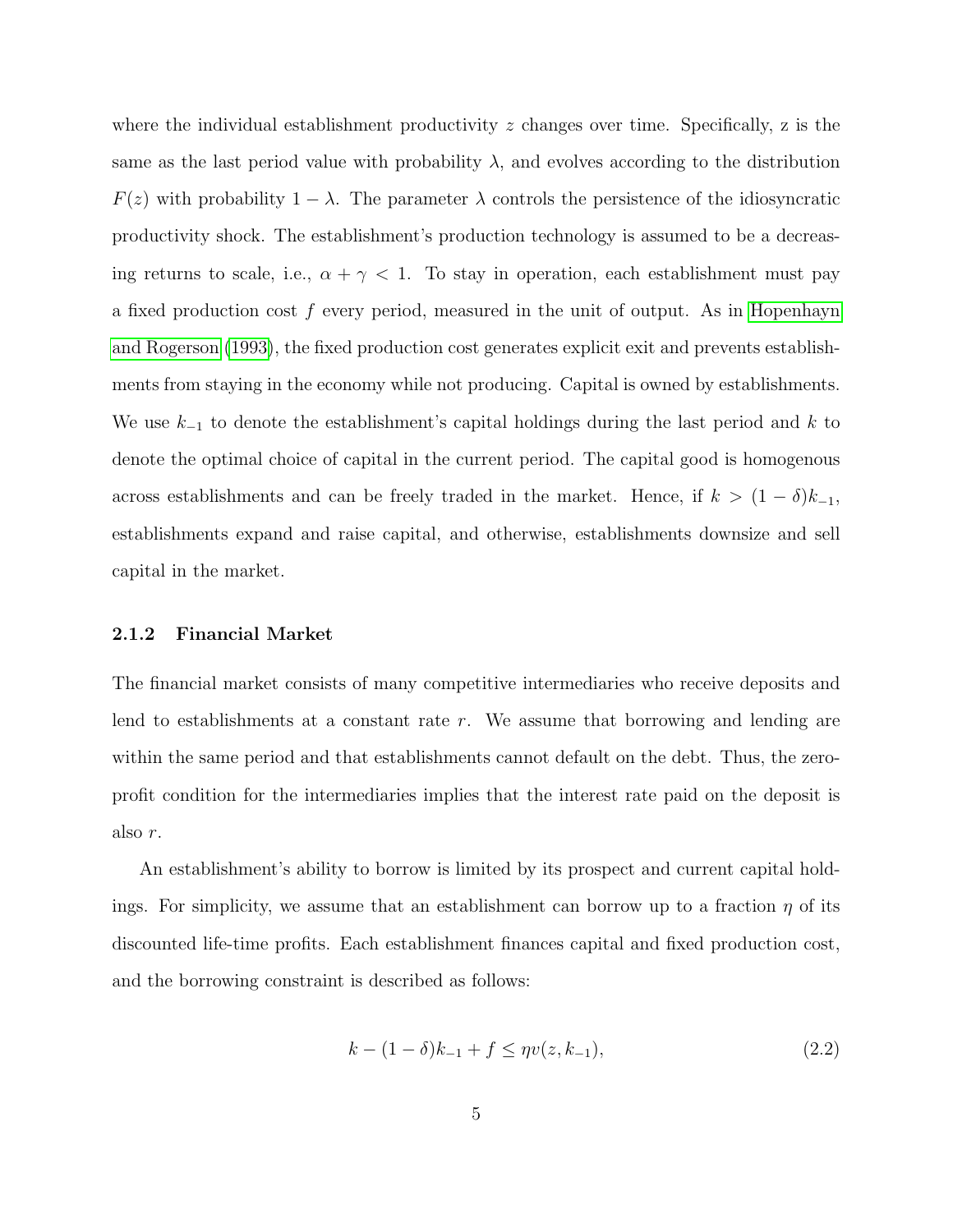where  $v(z, k_{-1})$  represents the value of an establishment, and the establishment's state at the beginning of a period is summarized by  $(z, k_{-1})$ . The credit constraint imposes an upper bound on the current period capital usage. As demonstrated later in this section,  $v(z, k_{-1})$  is increasing in both z and  $k_{-1}$ . Hence, the credit constraint captures the idea that establishments with more collateral and better productivity can borrow more from the financial market. The development of financial markets differs across countries due to differences in contract enforcement. For simplicity, we use  $\eta$  to capture the degree of financial development in different countries with the interpretation that a larger  $\eta$  represents a better financial market.

We implicitly exclude the possibility that establishments use retained earnings to finance production. As there is no difference in the deposit and lending rates, whether to allow establishments to use retained earnings to finance production is not important. For more discussion on retained earnings, please see the discussion in section 4.

The timing of decisions within a period is as follows. At the beginning of a period, the productivity z realizes. After seeing the new productivity, an establishment with capital holding  $k_{-1}$  can choose to stay in operation if the continuation value is larger than the value of its non-depreciated capital, or exit otherwise. If the establishment decides to stay, it chooses how much labor to hire, how much capital to use, and therefore, how much money to borrow from the financial market, taking into account the borrowing constraints. At the end of the period, production takes place, and the establishment repays the debt. If the establishment decides to exit, it sells its capital and exits the market.

Subject to the borrowing constraint [\(2.2\)](#page-5-0) and the non-negativity constraint on capital, an establishment's value  $v(z, k_{-1})$  measured immediately after the realization of productivity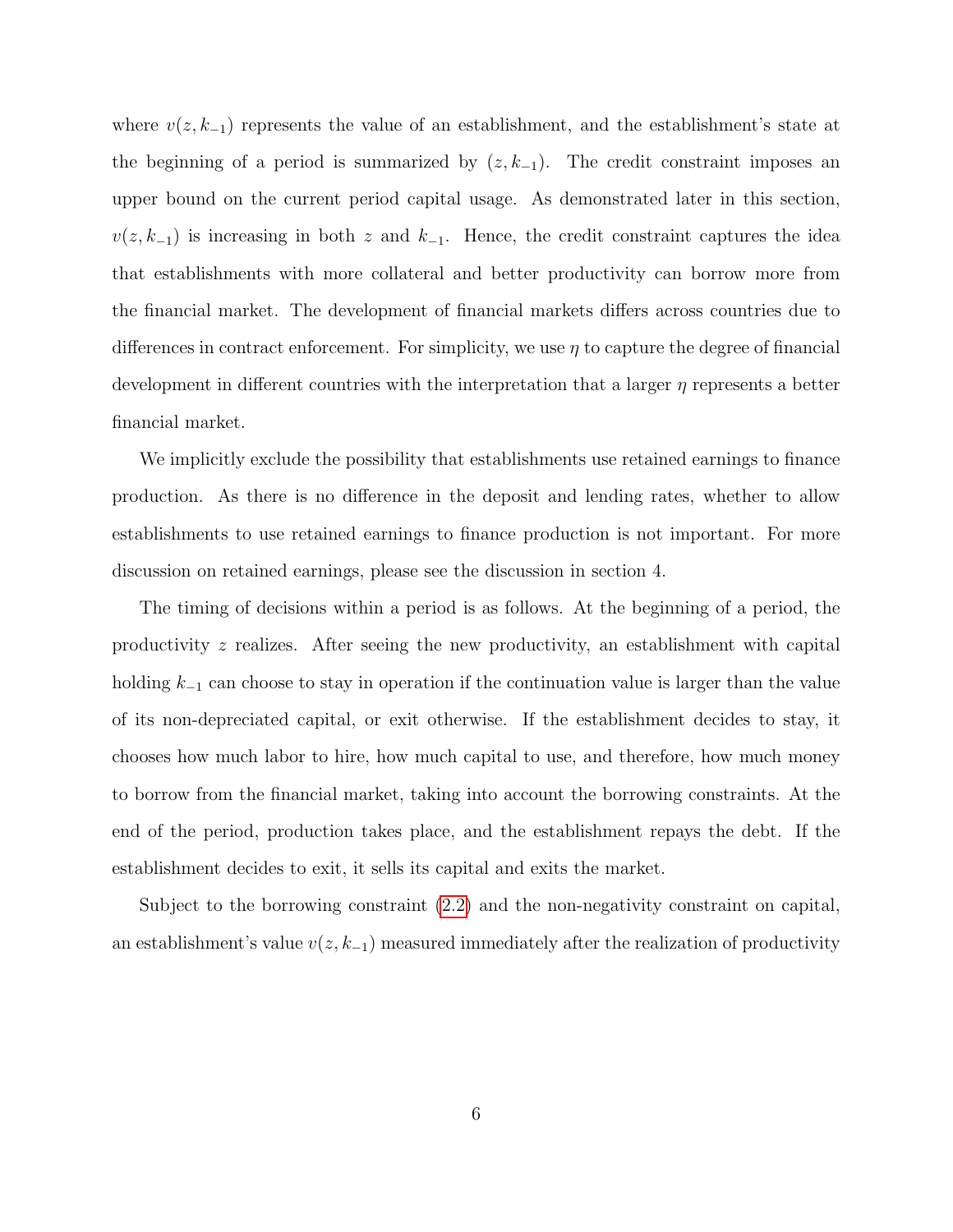is given by:

<span id="page-7-0"></span>
$$
v(z, k_{-1}) = \max_{k,h} z k^{\alpha} h^{\gamma} - wh - (1+r)(k - (1-\delta)k_{-1} + f) + \beta \lambda \max[v(z, k), (1+r)(1-\delta)k]
$$

$$
+ \beta(1-\lambda) \int \max[v(z', k), (1+r)(1-\delta)k] dF(z')
$$
(2.3)

An establishment's value consists of its current period profit and the next period's value, which reflects the evolution of productivity and the establishment's staying or exiting decision as indicated by the maximization operator nested on the right-hand side. When exiting, an establishment can sell its non-depreciated capital  $(1 - \delta)k$  and earn interest on the proceeds, as described by the second term inside the maximization operator. As there is no distortion in the labor market, the first order condition implies  $h = \left(\frac{zk^{\alpha}\gamma}{w}\right)^{\frac{1}{1-\gamma}}$ .

The value function [\(2.3\)](#page-7-0) implicitly defines three types of establishments: expanding, downsizing, and exiting establishments. The expanding establishments raise capital and the fixed production cost through borrowing from the financial market. The downsizing establishments sell the extra capital and deposit the proceeds and also borrow from the financial market to pay for the fixed production  $\cos t$ <sup>[3](#page-7-1)</sup>. The exiting establishments sell their capital and earn interest.

If the financial market is perfect, equation [\(2.2\)](#page-5-0) will not bind. In this case, regardless of their capital holdings, establishments can always borrow the optimal amount of capital as determined only by the productivity. Hence, all the decision rules, including usage of capital and labor and the stay/exit decision, only depend on productivity. However, if the financial market is imperfect, the decision rules will depend on both z and  $k_{-1}$ . In particular, the capital usage could be either less or greater than the level in the perfect financial market for an establishment with the same state  $(z, k_{-1})$ . On the one hand, equation  $(2.2)$  sets an

<span id="page-7-1"></span><sup>&</sup>lt;sup>3</sup>As the borrowing and lending rates are the same, this is equivalent to the following: the downsizing establishment sells the extra capital and uses the proceeds to pay for the fixed production cost. If the fixed production cost is large, the establishment finances the difference, and if the proceed is large, the establishment deposits the extra proceed.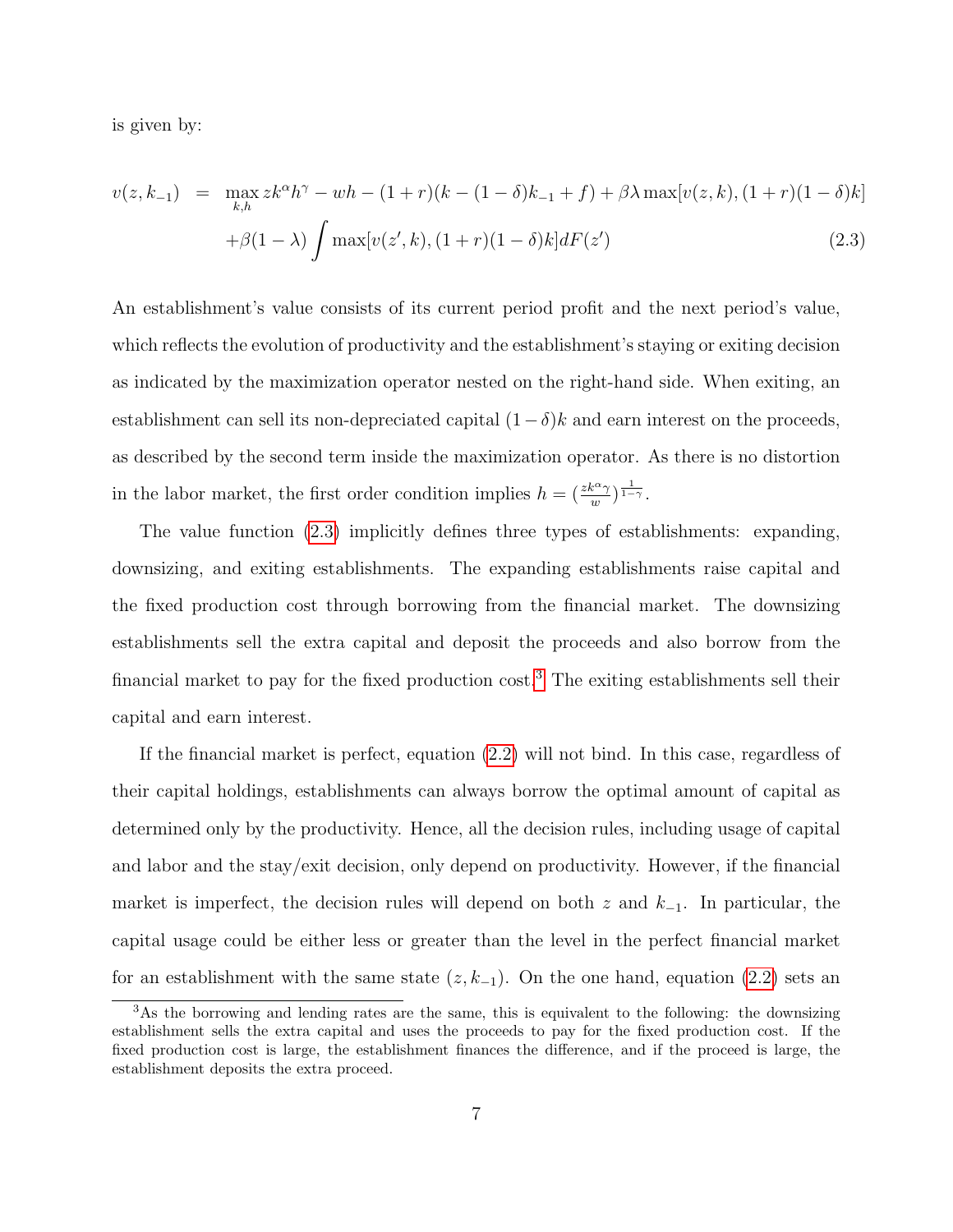upper bound for  $k$  and may force some establishments to operate on a smaller scale; on the other hand, establishments with larger  $k_{-1}$  and smaller z have some probability of drawing a better productivity in the future and optimally choosing to hold more capital.

When the financial market is perfect, the stay/exit decision does not depend on capital holdings, as it is characterized by a cutoff rule for z. In contrast, when the financial market is imperfect, an establishment with more capital holdings can borrow more and operate on a larger scale, as more capital holdings imply not only that the establishment has more capital to begin with but also that the establishment can borrow more from the financial market because v is an increasing function of  $k_{-1}$ , as established in the following lemma.

**Lemma 1** (i)  $v(z, k_{-1})$  is strictly increasing in z and  $k_{-1}$ ; (ii)  $v(z, k_{-1}) - (1+r)(1-\delta)k_{-1}$  is increasing in  $k_{-1}$ .

<span id="page-8-0"></span>Proof: See appendix.

As v is increasing in z, the decision to stay or exit is characterized by a cutoff rule for z at a given value of  $k_{-1}$ . In particular, the rule is to exit if z is below the cutoff value and to stay otherwise. Lemma [1](#page-8-0) (ii) proves that an increase in  $k_{-1}$  leads to a greater increase in v. It follows that the decision to stay or exit is also characterized by a cutoff rule for  $k_{-1}$  at a given value of z. Moreover, the monotonicity proven in lemma [1](#page-8-0) also implies the monotonicity of the cutoff values. Specifically, the cutoff value of  $k_{-1}$  becomes smaller as z increases and the cutoff value of z becomes smaller as  $k_{-1}$  increases.

### 2.1.3 Entry

There is a continuum of an infinite amount of ex ante identical establishments that can enter each period after paying the entry cost  $f_e$ , measured in the unit of output. To pay the entry cost, the entrant can borrow from the financial market at the rate r up to the fraction  $\eta$ of its value of entry. The debt is, again, within the period and must be repaid at the end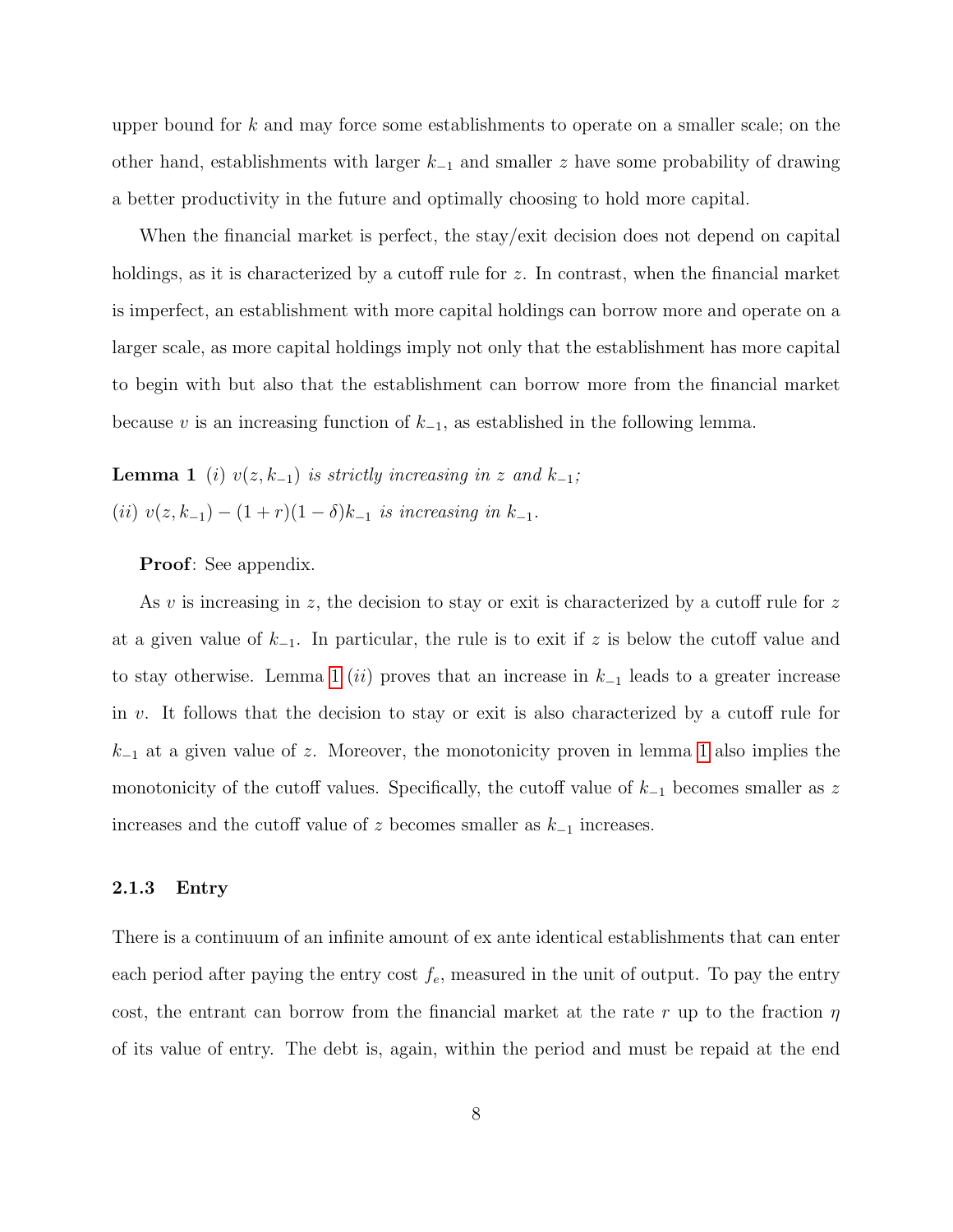of the period. Once the entry cost is paid, each establishment receives a productivity draw z from the same distribution as the existing establishments  $F(z)$ . The productivity draws are i.i.d across entering establishments. After the productivity draw is realized, the entering establishment decides to stay or exit. If the establishment chooses to stay, it then decides how much to borrow and how much to produce. The borrowing constraint for entrants is as follows:

$$
k + f + f_e \le \eta v(z, 0). \tag{2.4}
$$

#### Perfect Financial Market

As in [Hopenhayn and Rogerson](#page-26-3) [\(1993\)](#page-26-3), as there is an infinite amount of potential entrants in each period, the value of entry for an entering establishment should not exceed the entry cost in the equilibrium when the financial market is perfect. In this economy, the entrant, after paying the entry cost, is in the same position as the existing establishment with the same productivity and zero capital. Hence, when making the stay/exit decision, the entrant will compare the value of staying  $v(z, 0)$  with the value of exiting 0. Thus, the free entry condition can be described as follows:

<span id="page-9-0"></span>
$$
\int \max(v(z,0),0)dF(z) - rf_e \le f_e \tag{2.5}
$$

where  $f_e$  on the right-hand side denotes the entry cost and  $rf_e$  on the left-hand side is the interest payment on the entry cost. The integral is taken over all the possible productivity draws. For future reference, note that the left-hand side of [\(2.5\)](#page-9-0) denotes the value of entry for a new establishment.

If there is no financial friction, the free-entry condition [\(2.5\)](#page-9-0) must hold in the steady state equilibrium. In this paper, we will focus on the steady state equilibrium with entry and exit.<sup>[4](#page-9-1)</sup> As proven in [Hopenhayn](#page-26-2) [\(1992\)](#page-26-2), if a steady state equilibrium with entry and

<span id="page-9-1"></span><sup>4</sup>This equilibrium exists for all the simulations in section 5.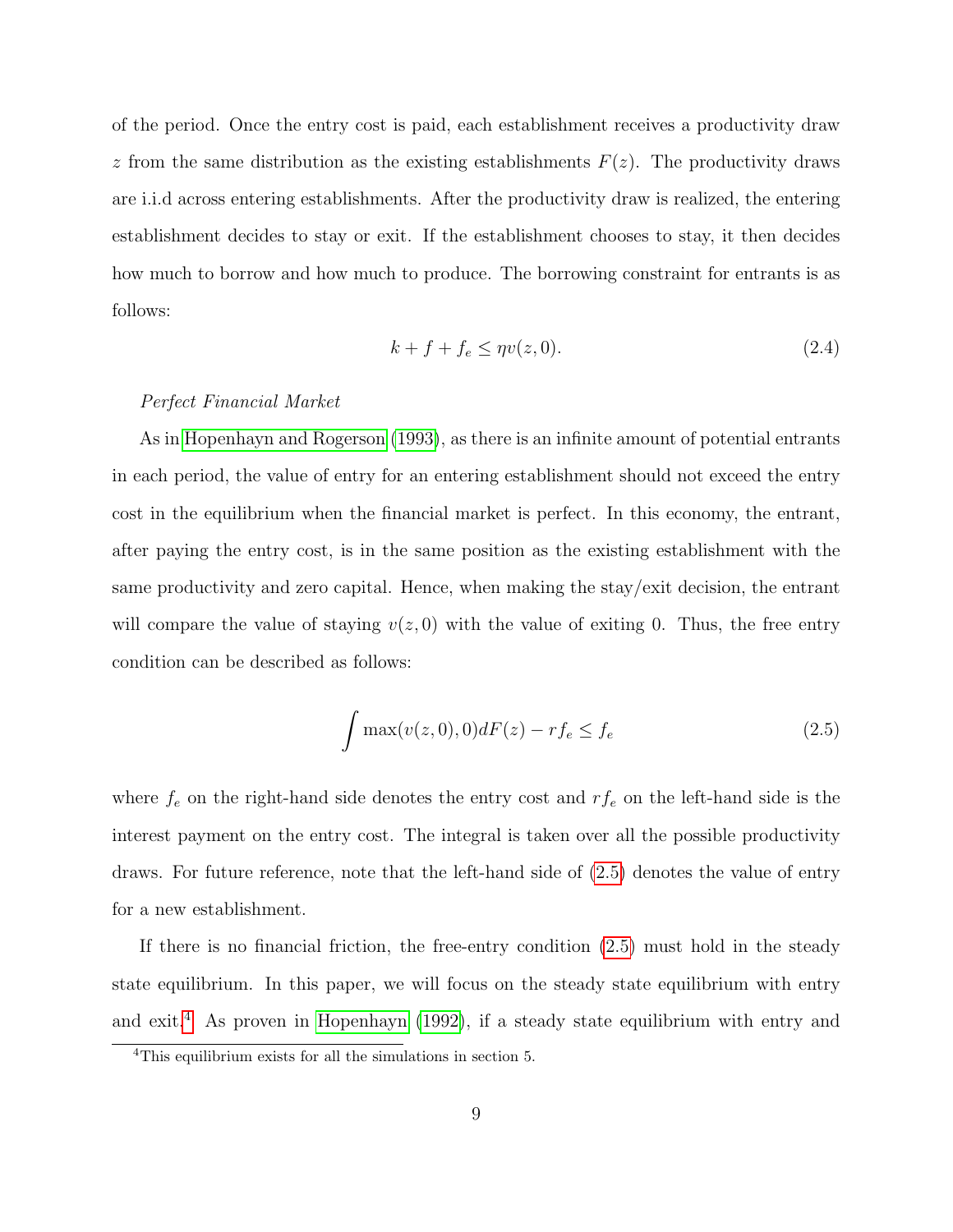exit exists, it is a unique equilibrium and [\(2.5\)](#page-9-0) will hold with equality. Otherwise, more establishments will enter and produce, which drives down the value of entry until it is no longer profitable for more establishments to enter.

#### Imperfect Financial Market

When there are financial frictions, the free-entry condition may not hold in the steady state equilibrium. To see this, note that as for an existing establishment, a new establishment can only borrow up to  $\eta$  fraction of its value of entry. Hence, if  $f_e$  is less than the borrowing limit for a potential entrant, no establishment can pay the up-front cost to enter. In such cases, a steady state equilibrium with entry and exit cannot exist even when the free-entry condition holds. This implies that  $f_e$  must be less than or equal to the borrowing limit for a new establishment in the steady state equilibrium. As the left-hand side of equation [\(2.5\)](#page-9-0) is the value of entry for a new establishment, the borrowing constraint is as follows:

$$
\eta\{\int \max(v(z,0),0)dF(z) - f_e r\} \ge f_e \tag{2.6}
$$

Simple manipulation gives

<span id="page-10-0"></span>
$$
\int \max(v(z,0),0)dF(z) - f_e r \ge \frac{f_e}{\eta}
$$
\n(2.7)

If  $\eta \geq 1$ , there is no contradiction between equations[\(2.5\)](#page-9-0) and [\(2.7\)](#page-10-0), and therefore, the free-entry condition will hold with equality in the equilibrium. This implies that if the friction in the financial market is moderate, all the profitable new establishments can borrow  $f_e$  and the entry decision is not distorted. However, if  $\eta < 1$ , the entry decision is distorted, and the free-entry condition cannot hold in equilibrium. In such cases, the entrant's borrowing constraint [\(2.7\)](#page-10-0) binds. Otherwise, more establishments can acquire the up-front cost  $f_e$  from the financial market, and it is also profitable for these establishments to enter because the value of entry is greater than the entry cost. This drives up the labor demand and wage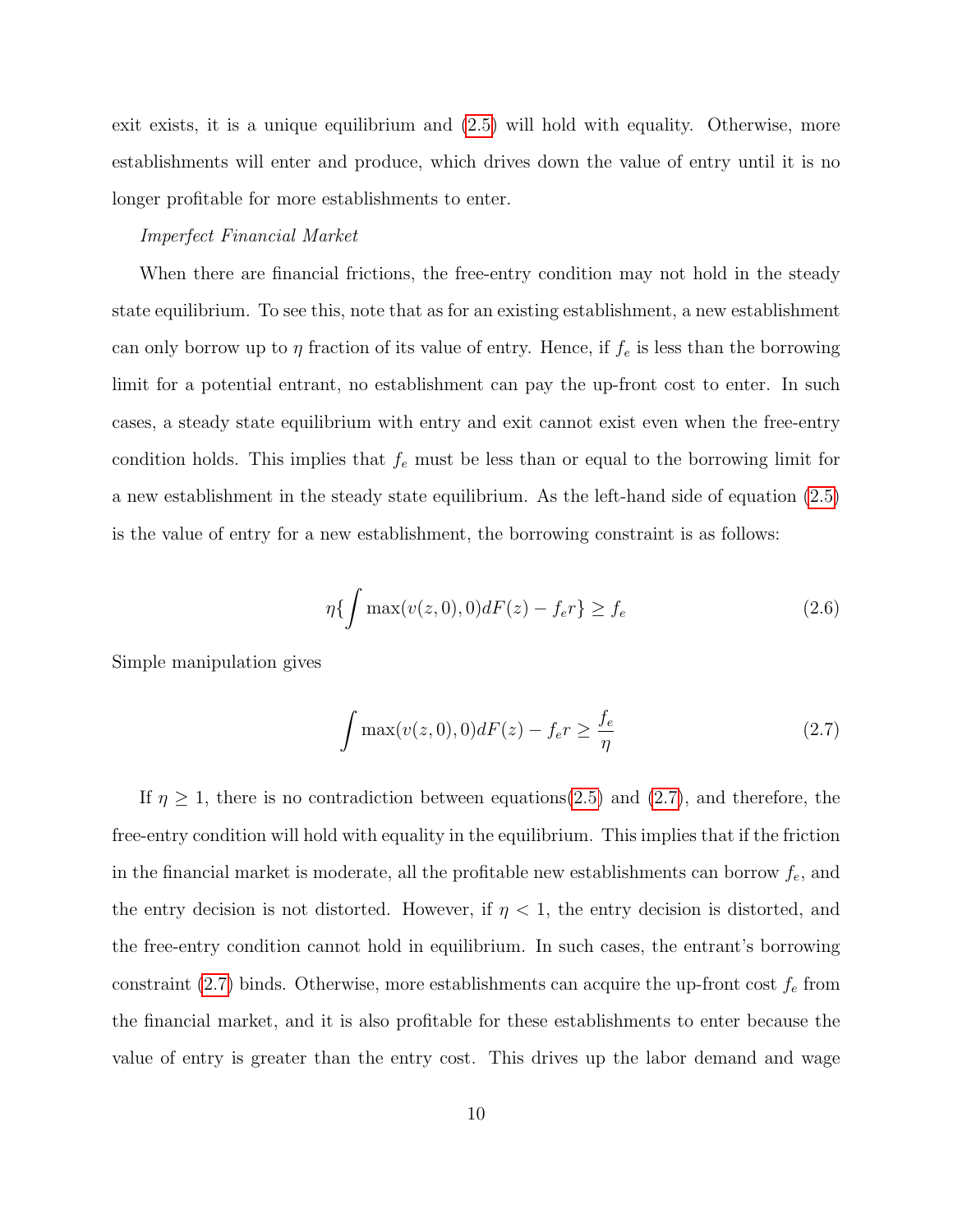rate, therefore driving down the value of entry until equation [\(2.7\)](#page-10-0) holds with equality.

For future reference, note that from equations  $(2.5)$  and  $(2.7)$ , it is evident that when  $\eta \geq 1$ , the value of entry equals the entry cost  $f_e$ , but when  $\eta < 1$ , the value of entry equals to  $f_e$  $\frac{f_e}{\eta}$ . Thus, when  $\eta < 1$ ,  $\frac{f_e}{\eta}$  can be viewed as the effective entry cost, as the entrants make entry decisions according to  $\frac{f_e}{\eta}$  instead of  $f_e$ , and therefore output and TFP also adjust according the effective entry cost. Hence, as long as  $\eta$  is small, even if the entry cost is not substantial, the effective entry cost could still be significantly large. This implies that financial frictions interact with entry costs and amplify the effects of entry costs on cross-country incomes and TFP differences by boosting the effective entry cost. Moreover, the magnitude of the amplification effect depends on the severity of the friction.

### 2.2 Household

There is an infinitely lived representative household who inelastically supplies one unit of labor each period and values a single consumption good  $c$  according to the utility function:

$$
\sum_{t=0}^{\infty} \beta^t log(c_t),
$$

where  $0 < \beta < 1$  is the discount factor. The household can deposit its savings a and earn interest at rate r from the financial intermediaries. The household also owns all the establishments in the economy. Let  $W(a)$  denote the value function of the household. The problem of the representative household is given by:

$$
W(a) = \max_{c,a'} log(c) + \beta W(a')
$$
  
s.t. 
$$
c + a' = w + a(1+r) + \Pi,
$$
 (2.8)

where w is the wage rate and  $\Pi$  is the total profits generated by the production sector.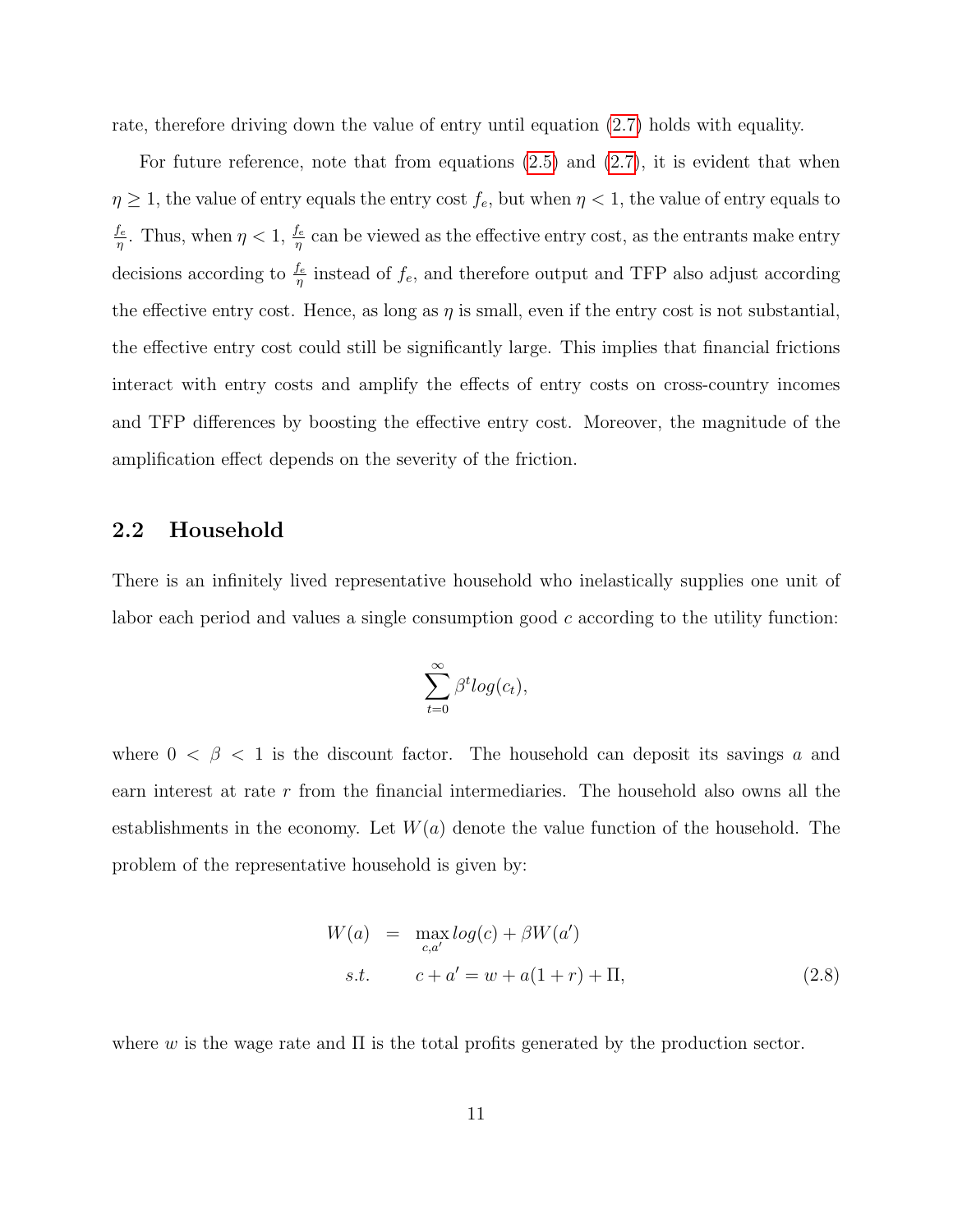A simple manipulation of the first order condition implies that if a stationary equilibrium exists,  $r = \frac{1}{\beta}$  $\frac{1}{\beta}.$ 

### 2.3 Definition of the Steady State Equilibrium

A steady state competitive equilibrium is composed of: prices w and r, value functions  $W(a)$ and  $v(z, k_{-1})$ , a measure of productive establishments  $\mu(z, k_{-1})$ , total profit  $\Pi$ , a mass of entry M, policy functions  $c(a)$ ,  $a'(a)$ ,  $h(z, k_{-1})$ ,  $k(z, k_{-1})$ , and the stay/exit decision  $x(z, k_{-1})$ with the convention that  $x(z, k_{-1}) = 1$  corresponds to stay and  $x(z, k_{-1}) = 0$  corresponds to exit, such that:

(i) Given prices, all agents solve their maximization problems.

- (*ii*)  $r = 1/\beta$ .
- (*iii*) If  $\eta \geq 1$ , [\(2.5\)](#page-9-0) holds with equality and if  $\eta < 1$ , [\(2.7\)](#page-10-0) holds with equality.
- $(iv)$   $\mu$  is time-invariant.
- (v) Labor, good, and credit market clear:

<span id="page-12-0"></span>
$$
1 = \int h(z, k_{-1}) d\mu(z, k_{-1}), \tag{2.9}
$$

<span id="page-12-1"></span>
$$
c(a) + \delta K = Y - \int f d\mu(z, k_{-1}) - M f_e,
$$
\n(2.10)

<span id="page-12-2"></span>
$$
a = \delta K + \int f d\mu(z, k_{-1}) + M f_e,
$$
\n(2.11)

where K and Y are defined as  $K = \int k(z, k_{-1}) d\mu(z, k_{-1})$  and  $Y = \int zk(z, k_{-1})^{\alpha} h(z, k_{-1})^{\gamma} d\mu(z, k_{-1})$ . (*vi*) Profit  $\Pi$  is as follows:

<span id="page-12-3"></span>
$$
\Pi = Y - w - \delta K(1+r) - (1+r) \int f d\mu(z, k_{-1}) - M f_e(1+r). \tag{2.12}
$$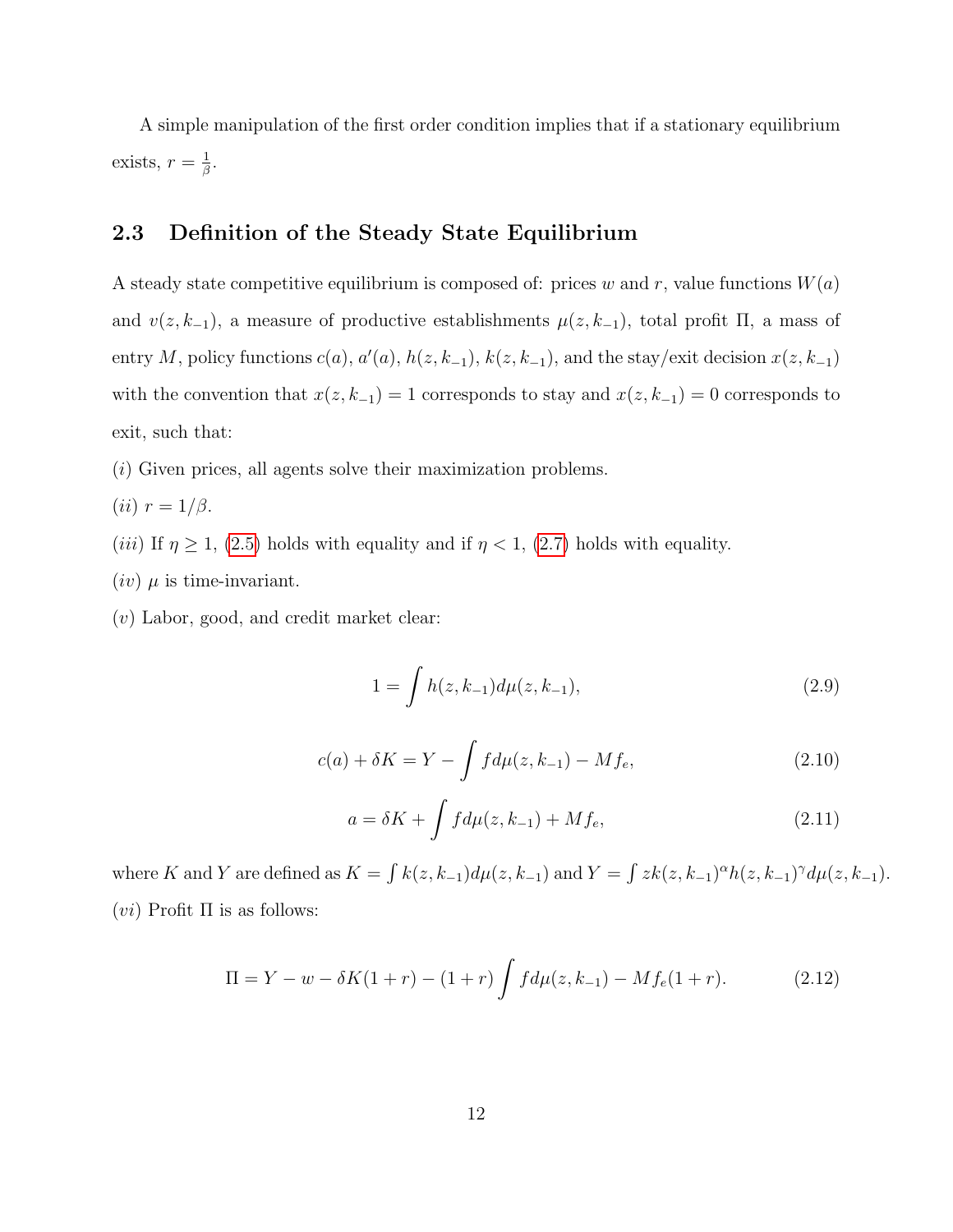The labor market and good market clearing conditions [\(2.9\)](#page-12-0) and [\(2.10\)](#page-12-1) are standard. To understand the credit market clearing condition [\(2.11\)](#page-12-2), note that the deposits received by the financial intermediary come from three sources: household savings, capital sold by downsizing and exiting establishments. The lending by the financial intermediary is applied to three sources: capital raised by expanding establishments, fixed production costs and entry costs. In the steady state equilibrium, the economy-wide capital holdings equalize across periods, and new capital must be raised only to replace the depreciated capital. Hence, the credit market clearing can be described as in equation [\(2.11\)](#page-12-2). The total profit received by the household is the aggregation of current period profits from the net of the entry costs of three types of establishments. Equation [\(2.12\)](#page-12-3) can then be derived using the labor market and the credit market clearing conditions.

# 3 Calibration

This section calibrates the parameters to match observations in the steady state to data in the U.S. economy. For this purpose, the U.S. economy is treated as an economy without distortion in the financial market.<sup>[5](#page-13-0)</sup> We assume that one period in the model corresponds to one year in the data, and therefore, we target the steady state interest rate r to be 4% per year. This implies that  $\beta = 0.96$ . We follow the literature and set the returns to scale in the establishment level to be 0.8, and we set the capital share to be one-third of the returns to scale and the labor share to be two-thirds of the returns to scale.[6](#page-13-1) This indicates that  $\alpha = 0.27$  and  $\gamma = 0.53$ . To calibrate the depreciation rate, we follow [Guner et al.](#page-26-6) [\(2008\)](#page-26-6) and target the capital to output ratio in the U.S. business sector to be 2.3 and the implied  $\delta$  to

<span id="page-13-0"></span><sup>&</sup>lt;sup>5</sup>The financial market in the U.S. is certainly not perfect. Hence, the quantitative results in section 4 should be interpreted as the effects of financial frictions on income and TFP relative to the U.S.

<span id="page-13-1"></span><sup>&</sup>lt;sup>6</sup>The return to scale parameter is found to be between 0.8 and 0.9. See, for example, [Basu](#page-25-8) [\(1996\)](#page-25-8), [Veracierto](#page-27-5) [\(2001\)](#page-27-5), [Chang](#page-25-9) [\(2000\)](#page-25-9) and [Guner et al.](#page-26-6) [\(2008\)](#page-26-6). Section [4.3](#page-21-0) discusses the results for the return to scale of 0.9.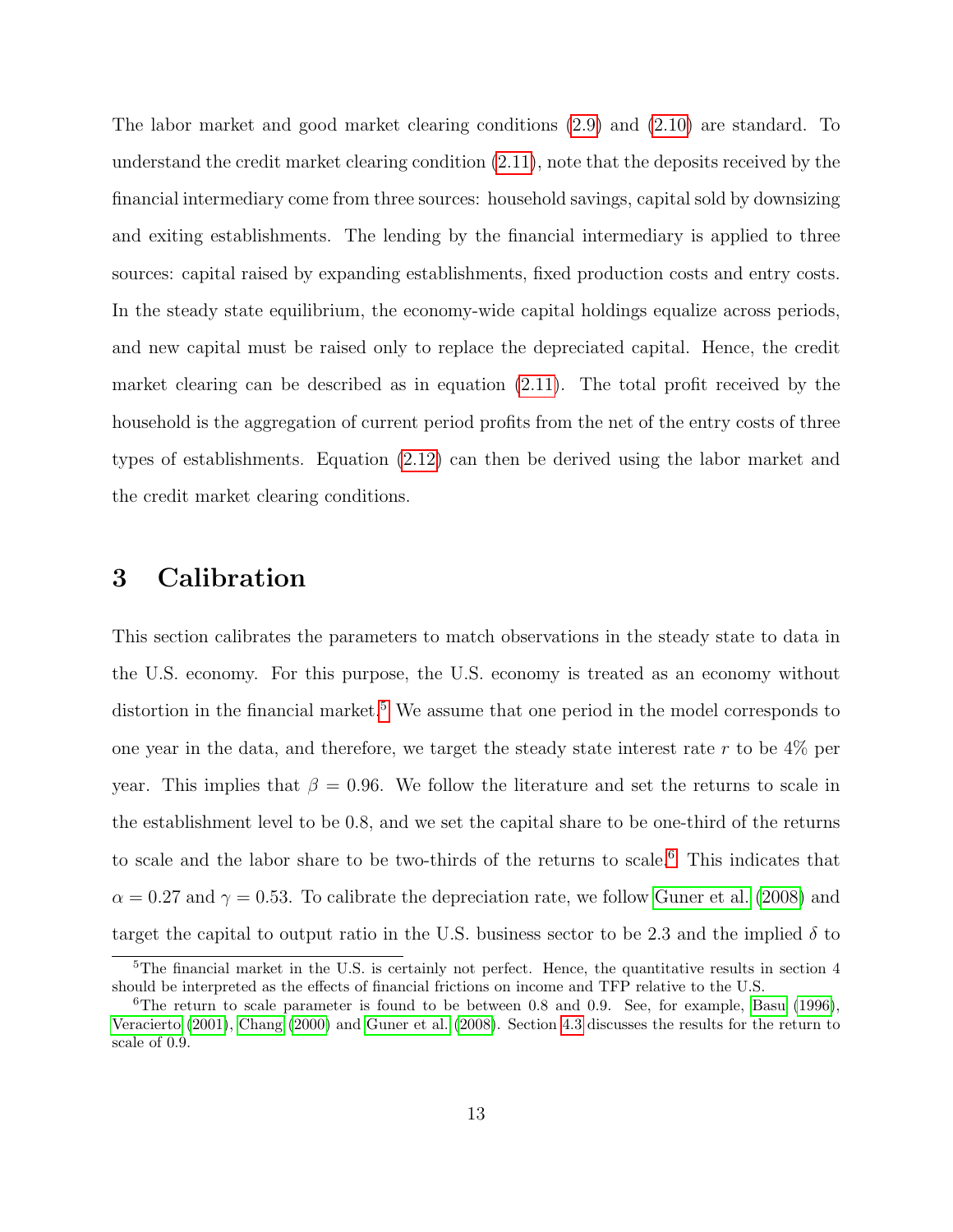be 0.08.

The U.S Census Business Dynamics Statistics (BDS) reports data for the entry/exit rates of U.S. establishments. To calibrate the persistence of the productivity process  $\lambda$ , we target the average exit rate from 2000 to 2010, which is approximately 10%.[7](#page-14-0) We assume a lognormal distribution  $F(z)$  with support  $[0, z_{max}]$  for the productivity process. In an economy without financial frictions, all establishments operate at their optimal scale and the establishment employment level is uniquely determined by  $z$  for any given prices. Hence  $z_{max}$  can be inferred from the maximum employment level of establishments in the steady state equilibrium, which we assume to be 10,000.

The parameters that remain to be assigned are the entry cost  $f_e$ , the fixed production cost f, the mean  $\phi$  and the variance  $\sigma$  of the distribution F. We calibrate these four parameters jointly to match the ratio of entry cost to the GDP per capita, the average establishment size, and the share of the total number of establishments at different sizes in the U.S. economy. The doing business data set of the World Bank provides entry costs in terms of the GDP per capita for 184 countries since 2004. The average value for the U.S. from 2004 to 2010 is 0.73%. This number is used to calibrate the entry cost  $f_e$ . The establishment level statistics are borrowed from the 2007 U.S. Economic Census, which summarizes the establishment level distributional statistics by size.<sup>[8](#page-14-1)</sup> Specifically, the targets include 10 moments: the average establishment size and nine statistics related to the distribution of the share of establishments by size.

The calibrated parameters are reported in table [1,](#page-28-0) while table [2](#page-28-1) lists the targets and the corresponding statistics generated by the model.[9](#page-14-2) Overall, the calibrated model matches the

<span id="page-14-0"></span><sup>7</sup>The data can be found in the table "Economy Wide" at the following webpage: [http://www.census.](http://www.census.gov/ces/dataproducts/bds/data_estab.html) [gov/ces/dataproducts/bds/data\\_estab.html](http://www.census.gov/ces/dataproducts/bds/data_estab.html).

<span id="page-14-1"></span><sup>&</sup>lt;sup>8</sup>The establishment statistics can be found in the table "U.S. & States, Totals" at the following webpage: <http://www.census.gov/econ/susb/data/susb2007.html>.

<span id="page-14-2"></span><sup>&</sup>lt;sup>9</sup>Note that the fixed production cost is 54 times that of the entry cost, thus, implies that f is 39% of per capita GDP in the U.S. and is a small fraction of the total GDP.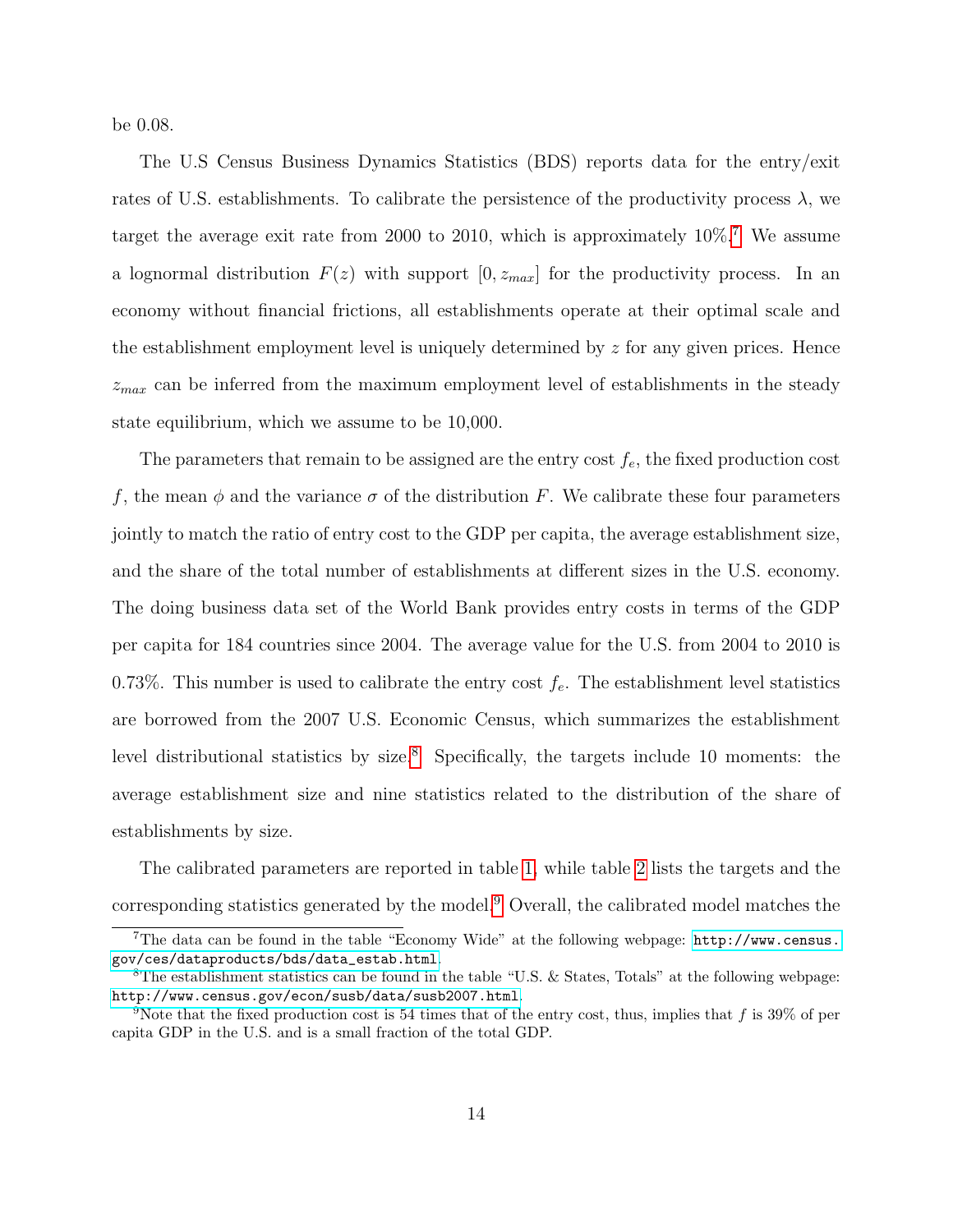data well.

### 4 Quantitative Analysis

This section uses the calibrated model to assess the effects of entry costs, financial frictions, and the interaction between these two on the cross-country income and TFP differences. The strategy is to compare the steady state equilibrium in economies that differ in the entry cost and the ability to acquire external finance. According to the data from the World Bank, entry costs vary from 0.73% of the GDP per capita in the U.S. to more than 4 times the GDP per capita in countries such as the Congo and Angola, and for most of the countries, this value is between the U.S. level and 2. Hence, for the comparison exercises, we increase the entry cost from the benchmark value to two times that of the GDP per capita.

Measuring the degree of financial frictions across countries is a complicated task. In our setting, the financial market condition determines the level of establishment borrowing and output and hence the aggregate debt to GDP ratio. Correspondingly, we measure the business sector debt to the GDP ratio from available data to provide information for pinning down  $\eta$ . The business debt to the GDP ratio is constructed as the sum of private credit to the GDP ratio and bond market capitalization as a share of the GDP subtracting the share of the debt contracted by the household sector. The first two variables come from the latest update of [Beck et al.](#page-25-2) [\(2000\)](#page-25-2) and the last variable comes from the International Monetary Fund financial access survey (FAS). <sup>[10](#page-15-0)</sup>

When assessing the effects of the financial friction, we vary  $\eta$  to obtain a range of business finance to GDP ratios relative to the U.S., as in the constructed data. For the analysis, we examine three different levels of business debt to GDP ratios. The three levels correspond to the average debt to GDP ratio in high income countries, upper middle income countries, and

<span id="page-15-0"></span> $10$ The data for business sector borrowing are available upon request.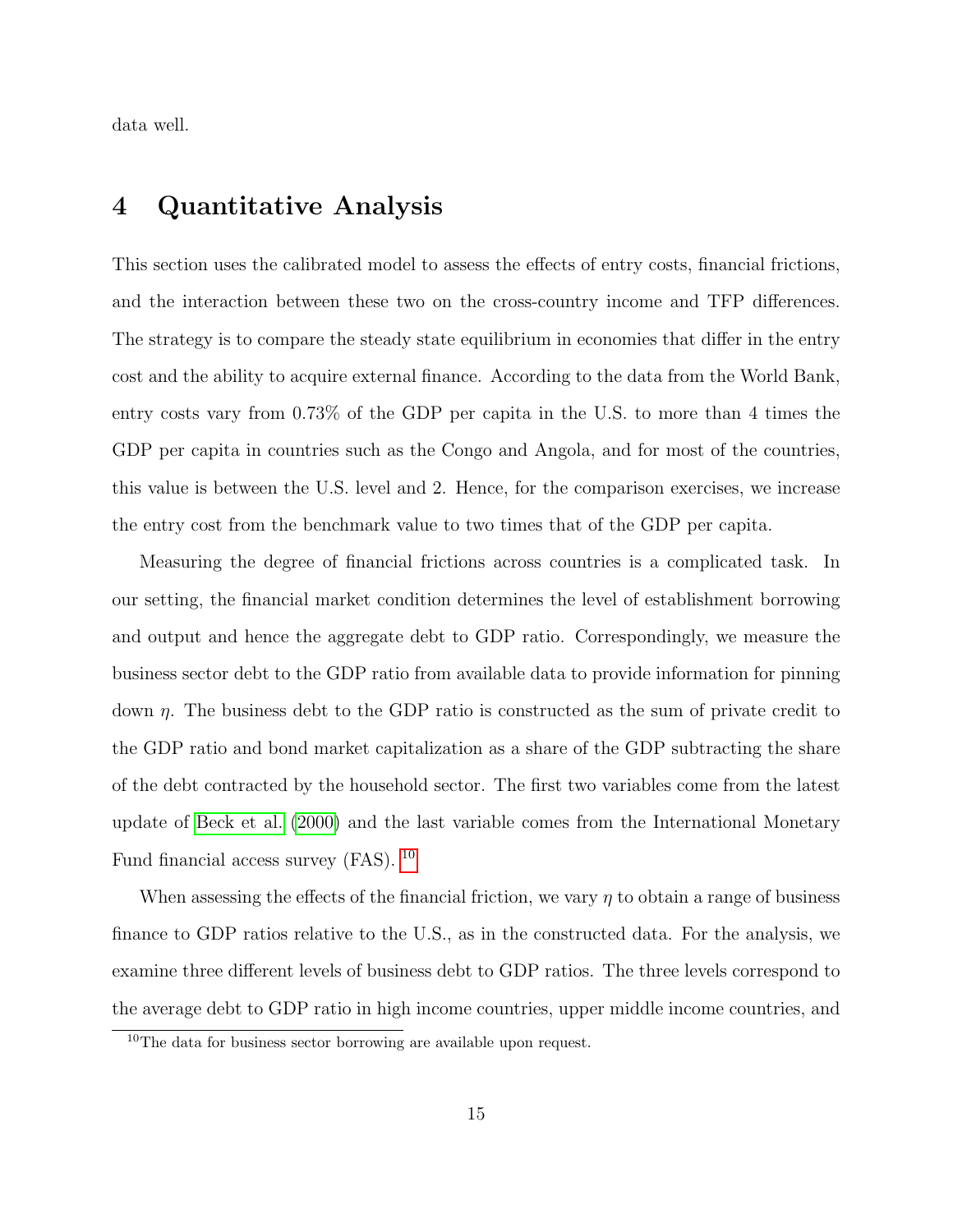the average of lower middle income countries and low income countries, where the definitions of the groups follow the Atlas method from the World Bank. We group the lower middle income countries and the low income countries together because we only have a few low income countries in the constructed data due to the availability of household debt.

Following the standard development accounting exercise, TFP in this section is measured as follows:

$$
TFP = \frac{Y}{K^{\alpha}H^{(1-\alpha)}},
$$

where  $H$  is one, as the labor supply is inelastic.

### 4.1 No Distortion on Business Entry

To isolate the effects of the interaction between entry costs and financial frictions, we first discuss the effects of entry costs and financial frictions on TFP and output in the economy without distortion on business entry. In this economy, borrowing constraints are only imposed on the financing of capital and the fixed production cost and not on the financing of entry costs. This implies that the free-entry condition [\(2.5\)](#page-9-0) holds with equality regardless of the value for  $\eta$ . Figure [1](#page-29-0) plots the aggregate variables in the steady state against the entry cost to GDP ratio for different values of  $\eta$ , where  $\eta$  is chosen to be the same for every group of countries, as in the economy with distortion on business entry. Each curve shows that aggregate variables vary across countries with different levels of entry costs, but with similar levels of financial frictions.<sup>[11](#page-16-0)</sup> For comparison purposes, we normalize the U.S. values to be one, except for the entry rate.

Figure [1](#page-29-0) shows that both output and TFP decrease with the entry costs at all levels of the financial friction. The intuition goes back to [Hopenhayn](#page-26-2) [\(1992\)](#page-26-2) and [Hopenhayn](#page-26-3) [and Rogerson](#page-26-3) [\(1993\)](#page-26-3). When there is no distortion on business entry, the free-entry condition

<span id="page-16-0"></span><sup>&</sup>lt;sup>11</sup>The debt to GDP ratio changes little with entry cost.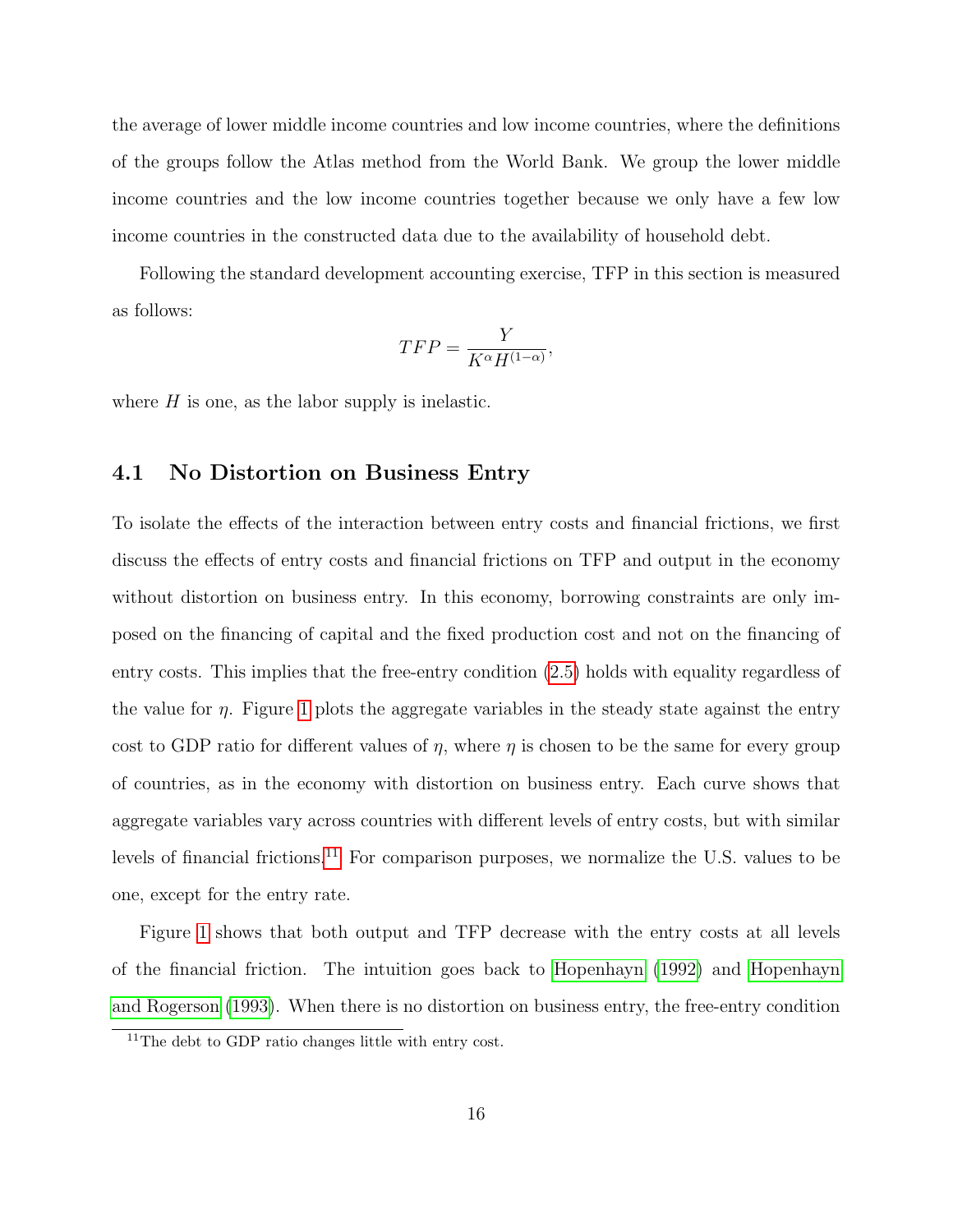must always be satisfied in the steady state equilibrium. Thus, a higher entry cost necessarily leads to a higher expected value of entry through a lower wage rate. This implies a larger v for any pair of  $(z, k_{-1})$ , and therefore, establishments with a smaller productivity can survive, and the cutoff value for  $z$  decreases for any level of capital holdings. Moreover, as shown in the lower left panel of figure [1,](#page-29-0) a larger entry cost reduces the entry rate of new establishments. Less productive establishments reduce the aggregate productivity, as establishments face decreasing returns to scale. Both of these channels (less entry and survial of low productivity establishment) lead to lower output.

As figure [1](#page-29-0) indicates, varying entry costs from the U.S. level to two times that of the GDP per capita can generate approximately four times the difference in output and approximately three times the difference in TFP, while the quantitative effects are similar at different levels of financial development. The quantitative difference in output and TFP generated by entry costs is similar to that found in [Barseghyan and DiCecio](#page-25-4) [\(2011\)](#page-25-4). In addition, the curves for output and TFP become flatter when the entry costs increase. In fact, the model generates a log-linear relationship between output and TFP with entry costs. As entry costs do not affect capital accumulation, when we move along each curve, the capital output ratio remains constant, as shown in the lower right panel of figure [1.](#page-29-0) Hence, the reduction in output with entry costs is due to the reduction in TFP.

Figure [1](#page-29-0) also presents the effects of financial frictions on economic development at given levels of the entry cost. The vertical axis represents the case of holding the entry costs to the GDP ratio at the U.S. value. As expected, tighter borrowing constraints decrease output and TFP. When moving from the perfect financial market to the worst financial market, output decreases roughly by a factor of 2.4 at every level of entry cost.

Tighter borrowing constraints reduce the establishment's production scale and distort the allocation of capital and labor. Specifically, as some of the productive establishments may not raise enough capital, they must operate on a smaller scale. As a result, the economy-wide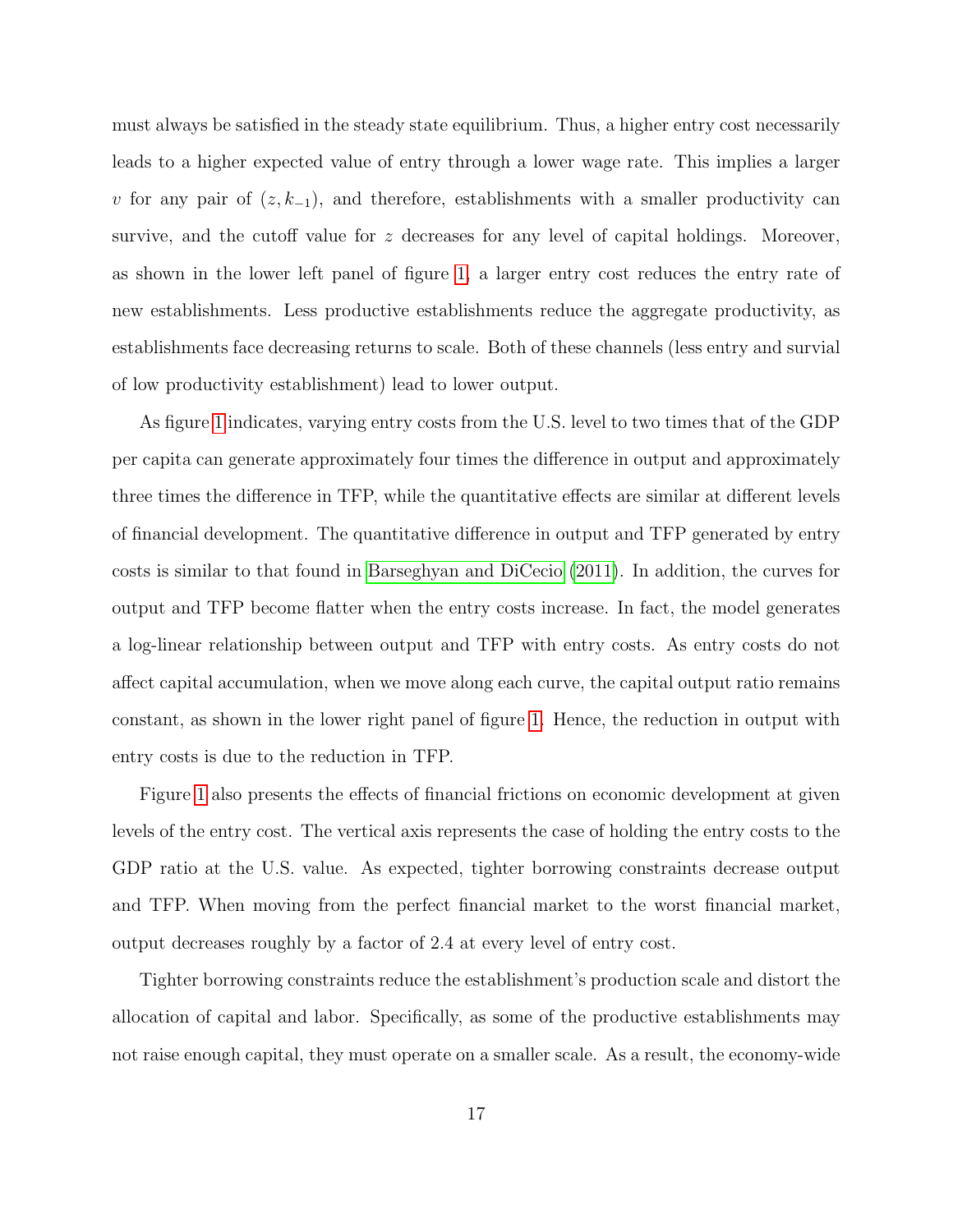capital output ratio is smaller in economies with poorer financial market development. In particular, the capital output ratio in low income countries is 12% that of the U.S. value. [Hall and Jones](#page-26-1) [\(1999\)](#page-26-1) show that there is considerable variation in the capital output ratio. For low and lower middle income countries in our data, the ratio varies from a low of 14.7% of the U.S. value for Bangladesh to 87% of the U.S. value for Peru. The capital output ratio generated by our model is at the low end of the data. It is also worth noting that the capital share and labor share do not change with financial development despite the sharp decrease in capital to output ratio. This is because the capital and labor markets are both competitive.

In addition, Lemma 1 proves that an establishment's value increases as capital holdings increase. This implies that establishments with more capital holdings can raise more capital and produce on a larger scale even if their productivity is not high. In particular, establishments with greater capital holdings and less productivity may survive, and establishments with smaller capital holdings and greater productivity may not survive. This misallocation drives down TFP and hence output. However, such an effect only accounts for a small portion of the decline in output, as the change in TFP is not significant, as shown in figure [1.](#page-29-0)

This differs from the findings of [Amaral and Quintin](#page-25-5) [\(2010\)](#page-25-5) and [Buera et al.](#page-25-6) [\(2011\)](#page-25-6). To understand the difference, note that [Amaral and Quintin](#page-25-5) [\(2010\)](#page-25-5) have a three-period overlapping generations model in which the entrepreneurs can only save for one period and cannot overcome borrowing constraints through self-financing over time. As a result, the quantitative effect of financial frictions is large. [Buera et al.](#page-25-6) [\(2011\)](#page-25-6), however, generate a greater effect through an industry model with risk-averse entrepreneurs and the misallocation of capital and talent. In contrast, we did not model the misallocation of talent and show that the misallocation of capital and labor with risk neutral establishments cannot generate a large quantitative effect of financial frictions on output and TFP. This abstraction simplifies the analysis and does not undermine our results, as our main focus is on how the interaction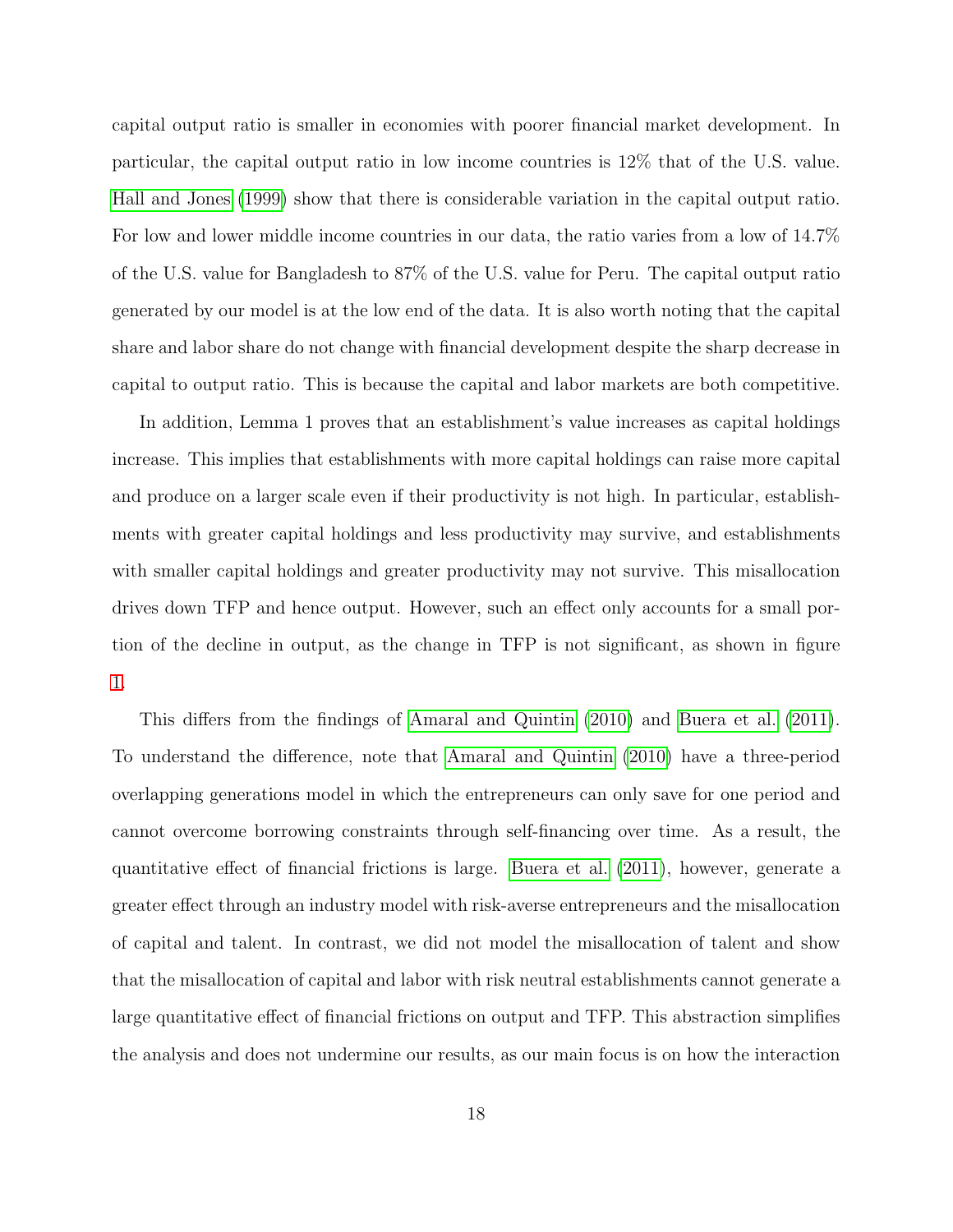between entry costs and financial market frictions affects the cross-country income and TFP differences.

### 4.2 With Distortion on Business Entry

In figure [2,](#page-30-0) we focus on the interaction between entry costs and financial frictions. As the borrowing constraint is imposed on business entry or not is irrelevant for an economy without financial frictions, the top curves in both figures [1](#page-29-0) and [2](#page-30-0) are identical.<sup>[12](#page-19-0)</sup> As shown in figure [2,](#page-30-0) when we consider the effect of the borrowing constraint on business entry, the financial friction decreases output and TFP significantly more at all levels of entry cost. To understand this, note that  $\eta$  is less than one in all three groups of countries with financial frictions. Hence, the free-entry condition [\(2.5\)](#page-9-0) cannot be satisfied in these economies; thus [\(2.7\)](#page-10-0) holds with equality. In such cases, the equilibrium wage rate adjusts according to the effective entry cost  $\frac{f_e}{\eta}$ , so do the output and TFP. Because  $\frac{f_e}{\eta} > f_e$ , the reduction in output and TFP will be greater when compared to an economy with the same entry cost and financial market development but without borrowing constraint on business entry. This implies that financial frictions interact with entry costs and amplify the effects of entry costs on output and TFP. Furthermore, as the financial market conditions deteriorate, such amplification effects increase, as a smaller  $\eta$  leads to greater effective entry costs.

When moving from the perfect financial market to the worst financial market, TFP decreases substantially in the case with interaction in contrast to the minimal decline in the case without interaction. Because the interaction only raises the effective entry cost and has no impact on capital accumulation, the capital output ratio is the same as it is in the case without interaction. Hence, the decline in output from figure [1](#page-29-0) to figure [2](#page-30-0) are completely driven by the decline in TFP.

<span id="page-19-0"></span><sup>&</sup>lt;sup>12</sup>The top curves in the two figures are not completely identical because establishments must pay interest on entry cost in figure [2.](#page-30-0) However, the difference is negligible.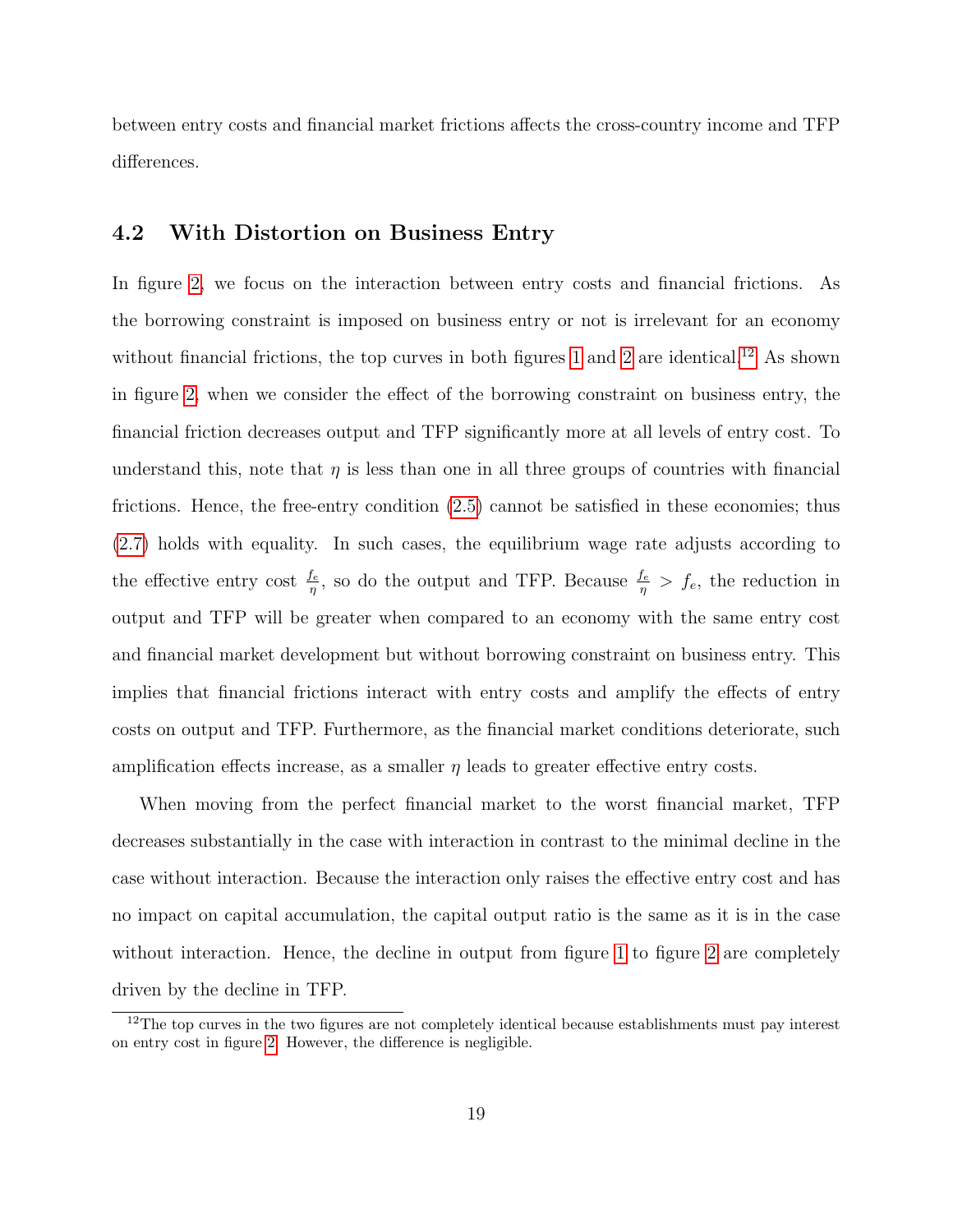In the context of this model, the interaction between entry costs and financial frictions is generated by the borrowing constraints on business entry, which largely exists in reality. When business entry is explicitly modeled, such constraints imply that some of the profitable entrants may not be able to borrow the required up-front entry cost to open their businesses. Hence, financial frictions affect output and TFP not only by reducing the existing establishment's production scale and misallocation of resources but also by directly reducing the entry rate, as shown in the lower left panel of figure [2.](#page-30-0) These channels all lead to lower output and TFP. As the financial market condition deteriorates, it becomes even more difficult for new businesses to open, and therefore, the distortion increases, and output and TFP decrease.

We now turn to the quantitative magnitude of the effects. Based on figure [2,](#page-30-0) the maximum difference between output and TFP that the model can generate is a factor of thirty-one and a factor of seven, respectively. As in the data, the differences in TFP account for a substantial portion of the differences in output. The quantitative differences in output and TFP are similar to the differences between the U.S. and poor African countries found by [Hall and](#page-26-1) [Jones](#page-26-1) [\(1999\)](#page-26-1). Once we eliminate the interaction between the entry cost and the financial friction, the maximum difference the model can generate is a factor of ten for output and a factor of three for TFP, as shown in figure [1.](#page-29-0) This analysis implies that the interaction between entry costs and financial frictions accounts for a significant portion of the quantitative effects, and the size of such quantitative effects is comparable to the size of the quantitative effects generated in the case without interaction. Hence, when analyzing the effects of financial frictions and entry costs on output and TFP, it is important to explicitly model business entry and to explore the interaction between financial frictions and entry costs. This also suggests that policymakers should remove barriers to entry and mitigate financial frictions to achieve the greatest improvement in economic development.

Data on business entry and exit rates across a large number of countries are scarce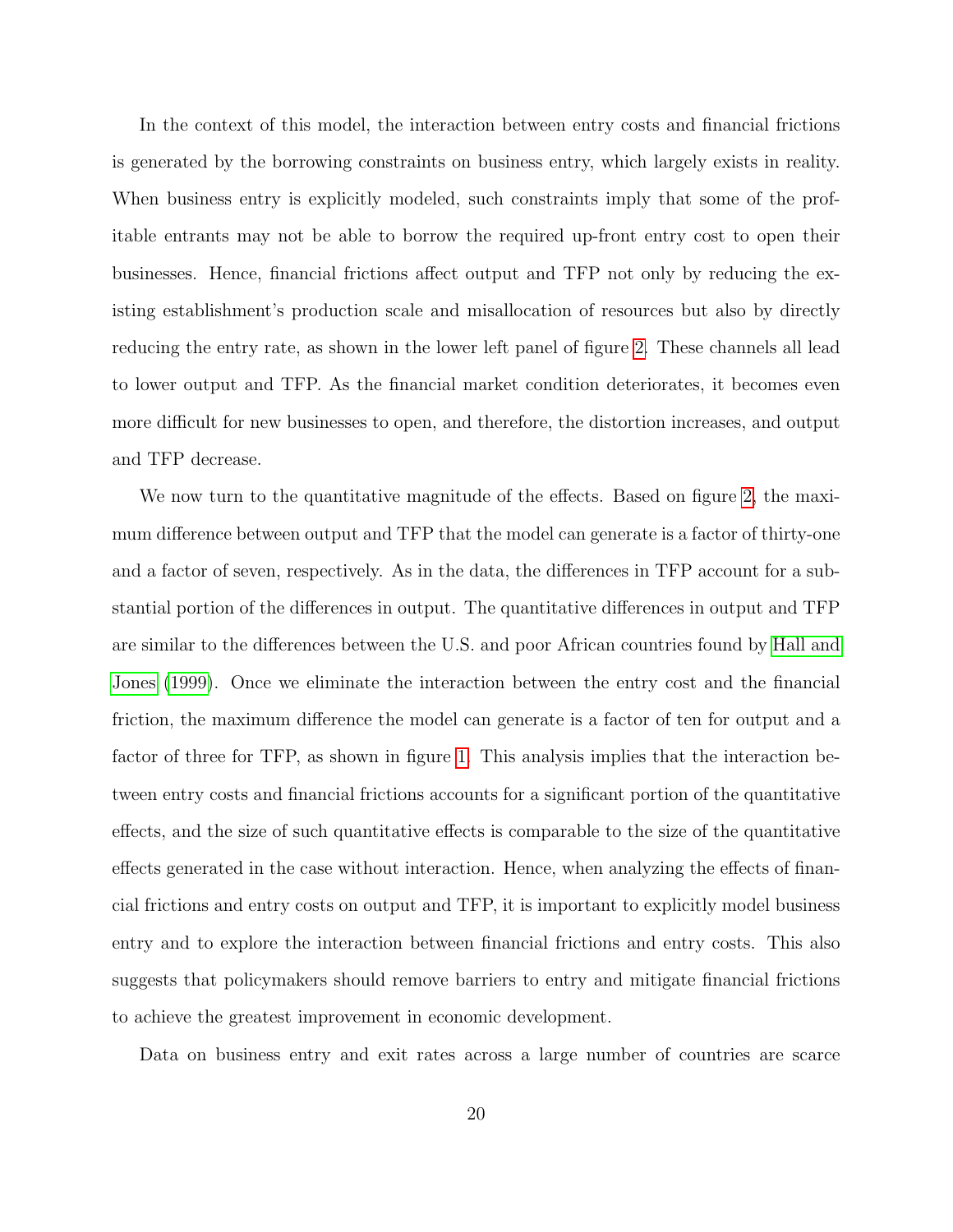(see [Tybout](#page-27-6) [\(2000\)](#page-27-6)). [Djankov et al.](#page-25-10) [\(2010\)](#page-25-10) provide business entry rates for more than 50 countries and find a negative correlation between entry rate and income per capita. This is consistent with the predicted entry rate from our simulations. Moreover, the average entry rate generated for each group of countries is close to the average as found in the data. The average entry rate for low and lower middle income countries is 7% according to the data, while the corresponding rate from our model is 7.7% for an average entry cost per capita of 71% in this group of countries. [13](#page-21-1) The average entry rates in the data for upper middle and high income countries are 8.6% and 8.8%, respectively, while the prediction from the model is 9.5% for upper middle income countries with an average entry cost of 20% and 9.9% for high income countries with an average entry cost of 6%. However, entry rates in the data vary considerably among the various income groups. We do not attempt to generate this dispersion as we did not model other frictions that may also contribute to the entry rate.

In summary, while the entry cost and the financial friction in the model generate large cross-country income and TFP differences, a substantial portion of the differences are accounted for by the interaction between the two. Hence, such interaction cannot be ignored when analyzing the cross-country income and TFP differences.

### <span id="page-21-0"></span>4.3 Discussion

### 4.3.1 Technology Parameters

We set the returns to scale parameter to be 0.8 in the benchmark calibration. Research in the literature normally indicates a value between 0.8 and 0.9. Recalibrating the model with the returns to scale at 0.9 generates smaller effects on TFP and output. In particular, the maximum differences for output and TFP are eleven times and three times, respectively, in the model without distortion on entry and five and one and a half times, respectively, in the

<span id="page-21-1"></span><sup>&</sup>lt;sup>13</sup>The data for entry costs by country come from the Doing Business Database published by the World Bank. We use the average between 2000 and 2010 as the entry cost for each country.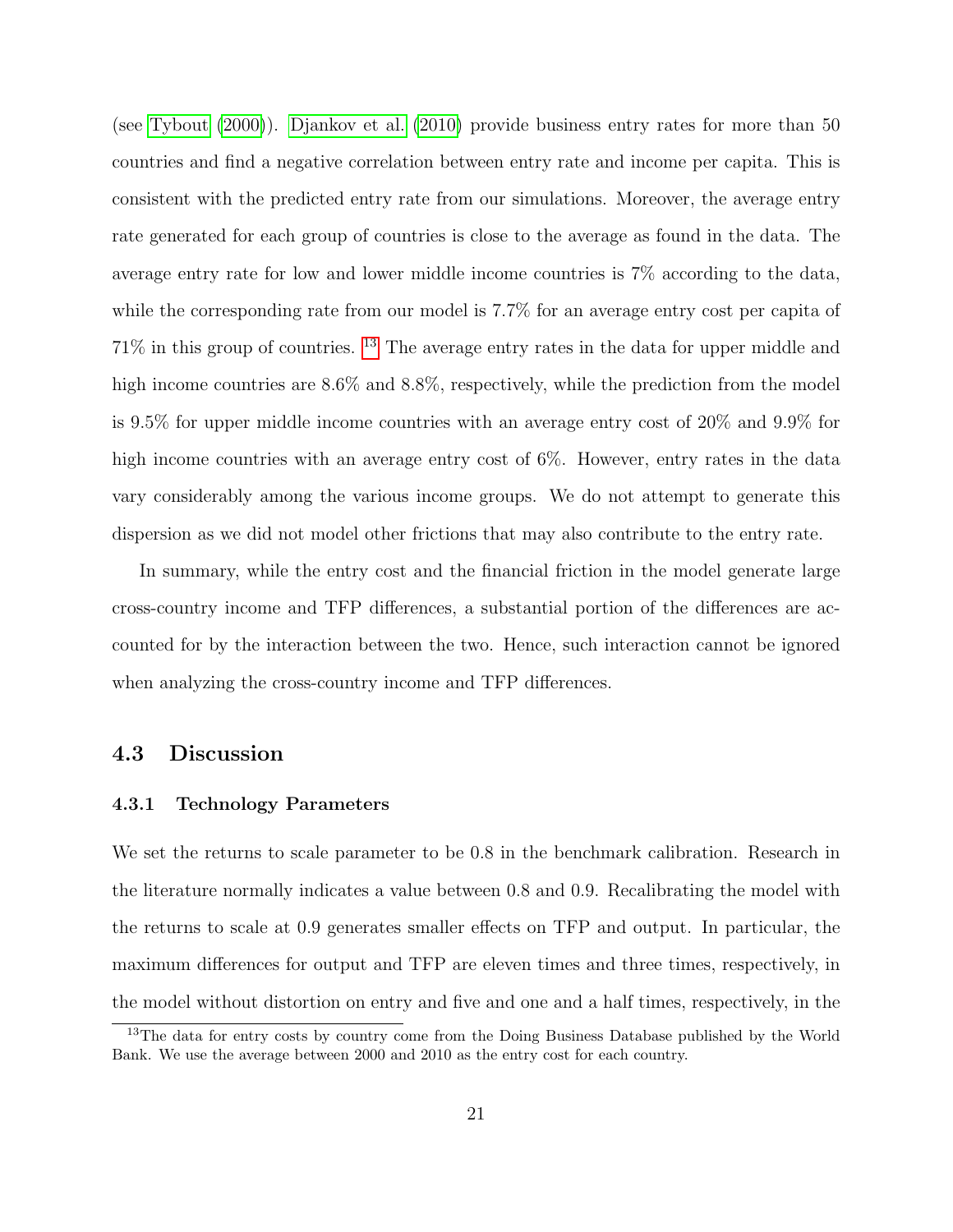model with distortion on entry. Although the maximum difference the model can generate is smaller, the quantitative effects are still sizeable. More importantly, a substantial portion of the effects is, again, derived from the interaction between the entry cost and the financial friction.

#### 4.3.2 Entrepreneurial Sector

As we did not model the entrepreneurial sector, we assume that establishments have zero wealth before entry and must finance the entire entry cost. If allowing part of the entry cost to be paid through entrepreneurs' savings, the quantitative effects will be less than those shown in figure [2](#page-30-0) and larger than those shown in figure [1.](#page-29-0) Furthermore, the size of the effect depends on the level of the financial friction and the wealth of the entrepreneur.

#### 4.3.3 Retained Earnings

In this paper, as we only considered external financing, we did not allow establishments to finance capital using retained earnings. According to the theory by [Miller and Modigliani](#page-26-7) [\(1958,](#page-26-7) [1961\)](#page-27-7) the return and cost of investment should be the same regardless of the financing source. However, the empirical literature does not find evidence to support this theory. Instead, the empirical literature finds that it is less costly to use internal funds [\(Hubbard,](#page-26-8) [1998\)](#page-26-8) and notes a positive correlation between internal funds and investment, i.e., investment is sensitive to cash flow. Two sources of frictions, asymmetric information and managerial discretion, are proposed as the cause. Specifically, when the market is unable to evaluate the investment opportunities of firms, the cost of external financing increases and firms rely on their cash flow. In contrast, agency problems may lead some managers to use their retained earnings to overinvest, even in the presence of poor opportunities.

Beginning with [Fazzari et al.](#page-26-9) [\(1988\)](#page-26-9), a substantial number of studies show that investment is more sensitive to cash flow for more financially constrained firms. However, this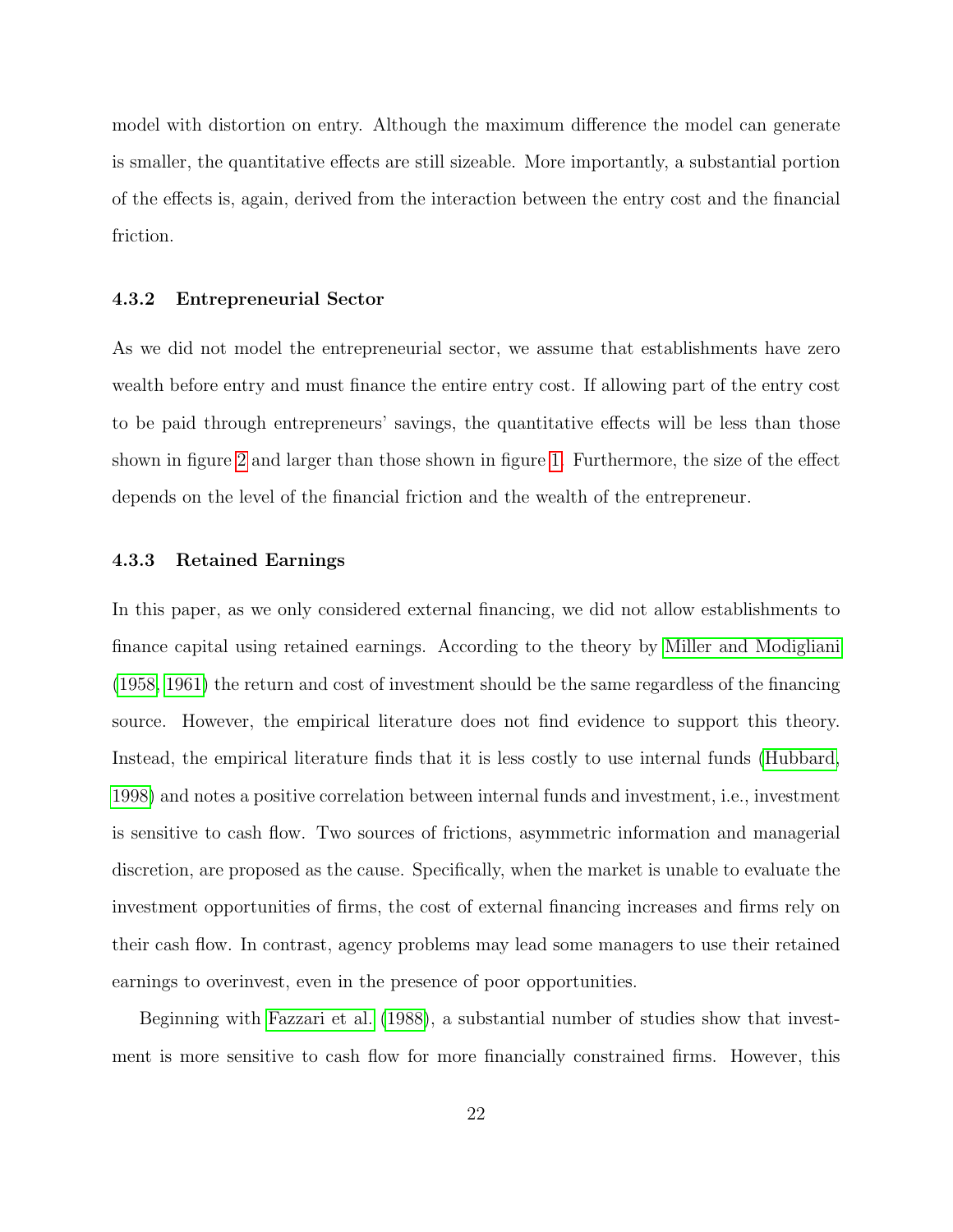finding is disputed by [Kaplan and Zingales](#page-26-10) [\(1997,](#page-26-10) [2000\)](#page-26-11)as they find that investment-cash flow sensitivity is independent of financial constraints and argue that the classification of firms in previous papers is inappropriate because the results are driven by a small number of outliers.[14](#page-23-0) Because of serious hurdles in the empirical literature, the literature review by [Hubbard](#page-26-8) [\(1998\)](#page-26-8) concludes that there is no consensus on the effect of financial friction on the sensitivity of investment to cash flow.

In this paper, tighter financial constraint leads to reduced investments, as there is no possibility of using retained earnings. If the view by [Kaplan and Zingales](#page-26-10) [\(1997,](#page-26-10) [2000\)](#page-26-11) holds, our results are not significantly affected when allowing the possibility to use retained earnings. However, if the view by [Fazzari et al.](#page-26-9) [\(1988\)](#page-26-9) holds, the income and TFP differences generated by our model will be less when allowing the possibility to use retained earnings. This does not affect, however, the mechanism that generates interaction between financial friction and entry costs in the model. As the literature provides no clear answer on this issue, we consider that our results provide a benchmark estimate on the effect of the interaction on income and TFP differences.

# 5 Conclusion

This paper has analyzed how the interaction between entry costs and financial frictions affect cross-country income and TFP differences. To perform such an analysis, we developed a model that incorporates both entry costs and financial frictions. In the model, entry, production, and exit decisions are all endogenous. To raise capital, establishments can borrow from the financial market. To enter the market, new establishments must pay an upfront entry cost that can be borrowed from the financial market. Because the financial market is imperfect, each establishment can only borrow up to a fraction of its expected

<span id="page-23-0"></span><sup>14</sup>Also, [Gilchrist and Himmelberg](#page-26-12) [\(1995\)](#page-26-12), [Erickson and Whited](#page-25-11) [\(2000\)](#page-25-11) and [Alti](#page-25-12) [\(2003\)](#page-25-12) argue that there exist serious measurement errors of  $q$  that affect previous results.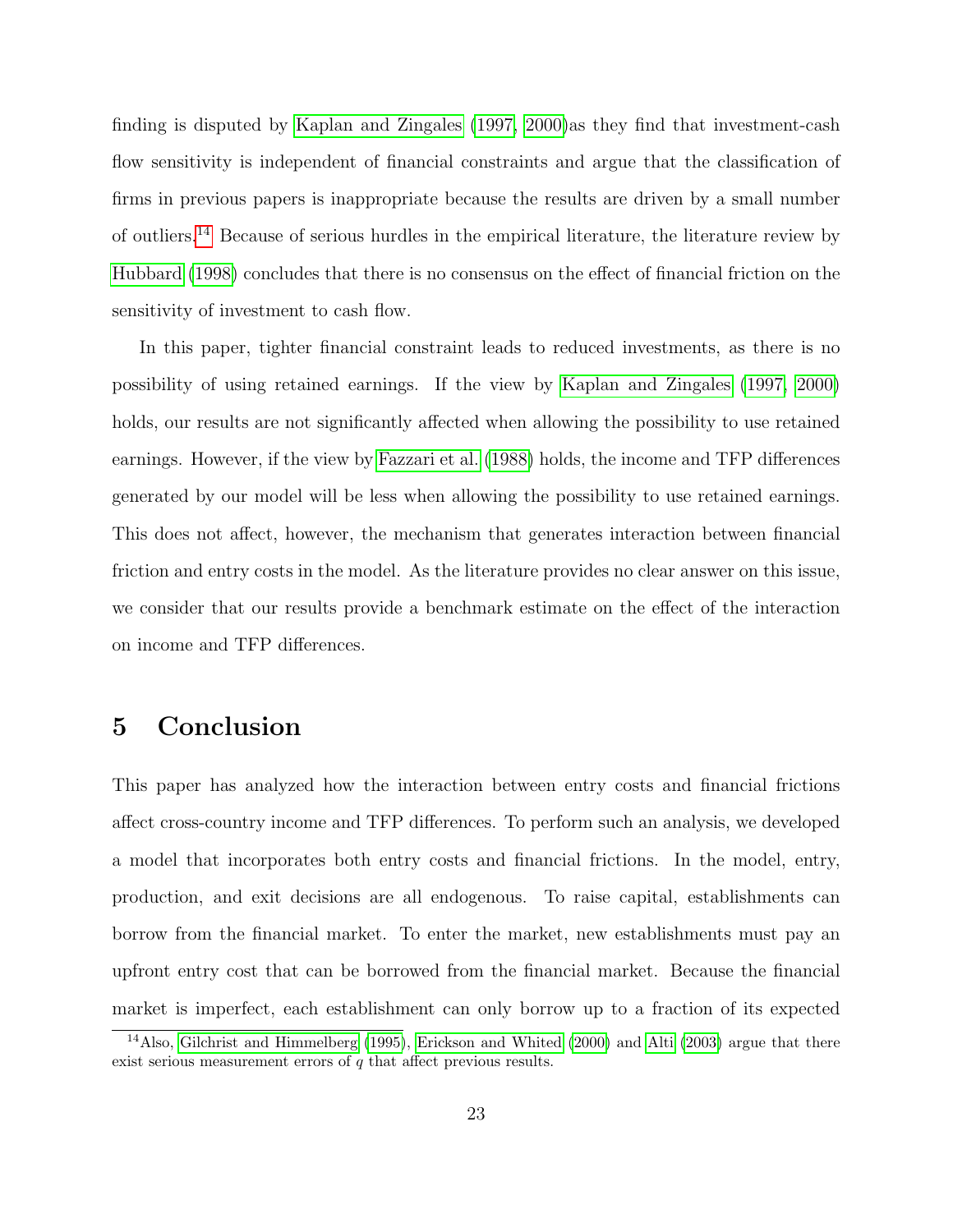discounted lifetime profits.

The model is calibrated to match the establishment level statistics in the U.S. economy, assuming a perfect financial market for the U.S. The simulations show that the model can generate a factor thirty-one of the difference in income per capita and a factor seven of the difference in TFP across countries, and more than half of the differences are accounted for by the interaction between entry costs and financial frictions. The main mechanism is that financial frictions amplify the effect of entry cost by boosting the effective entry cost. This finding implies that financing constraints for start-ups and business entry costs must be addressed together to improve overall productivity.

We assume that all new establishments pay the same entry cost, which might not be true in reality. As [Buera et al.](#page-25-6) [\(2011\)](#page-25-6) has shown, allowing entry costs to vary across sectors can generate significant quantitative effects on income and TFP. Similarly, the interaction between financial frictions and sectoral or industrial entry costs may be worth studying. We leave this for future research.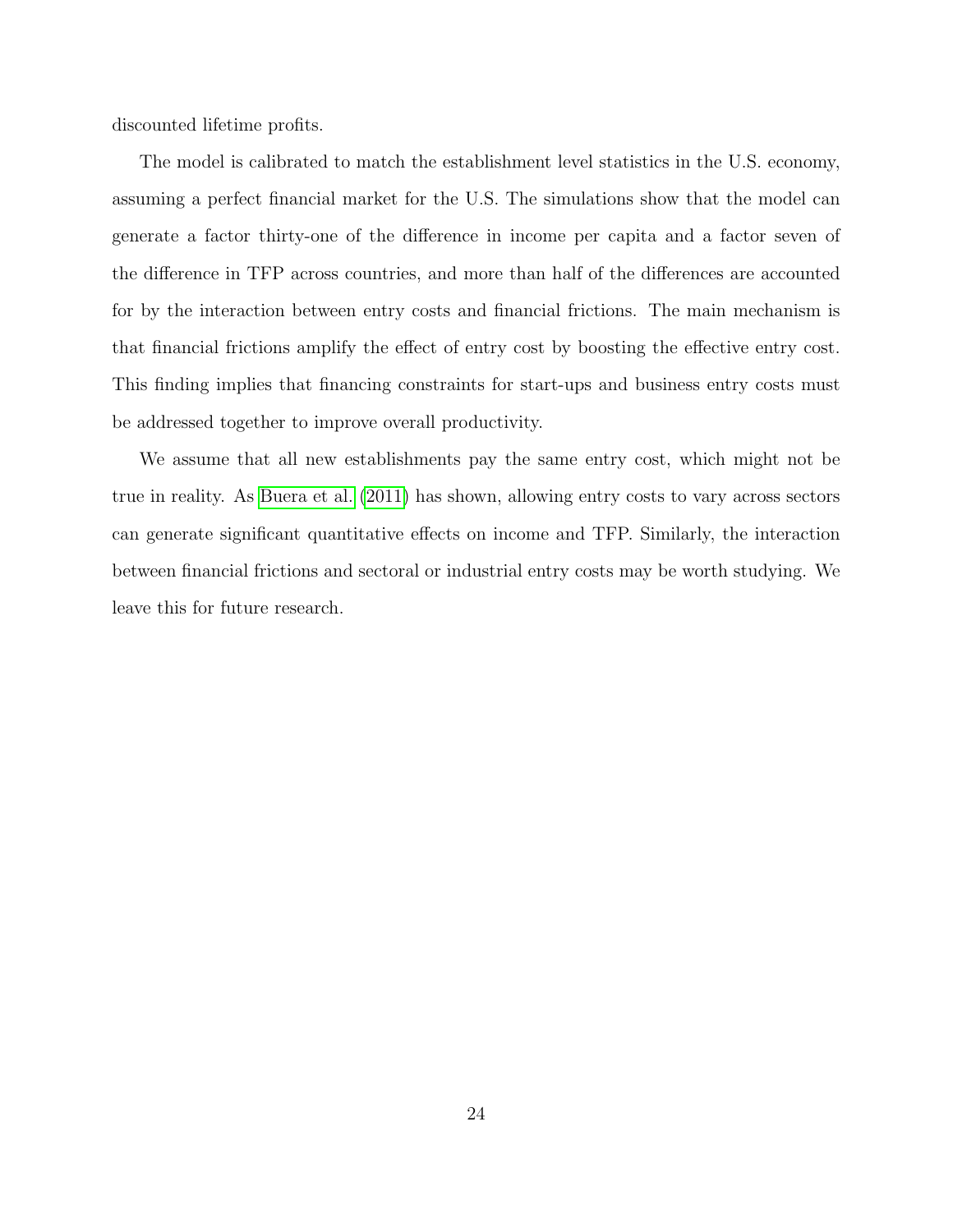# References

- <span id="page-25-12"></span>Alti, A., April 2003. How sensitive is investment to cash flow when financing is frictionless? Journal of Finance 58 (2), 707–722.
- <span id="page-25-5"></span>Amaral, P., Quintin, E., August 2010. Limited enforcement, financial intermediation and economic development: A quantitative assessment. International Economic Review 51 (3).
- <span id="page-25-4"></span>Barseghyan, L., DiCecio, R., September 2011. Entry costs, industry structure, and crosscountry income and tfp differences. Journal of Economic Theory 146 (5), 1828–1851.
- <span id="page-25-8"></span>Basu, S., August 1996. Procyclical productivity: Increasing returns or cyclical utilization? The Quarterly Journal of Economics 111 (3), 719–51.
- <span id="page-25-2"></span>Beck, T., Levine, R., Loayza, N., 2000. Finance and the sources of growth. Journal of Financial Economics 58, 261–300.
- <span id="page-25-6"></span>Buera, F. J., Kaboski, J. P., Shin, Y., August 2011. Finance and development: A tale of two sectors. American Economic Review 101 (5), 1964–2002.
- <span id="page-25-9"></span>Chang, Y., August 2000. Wages, business cycles, and comparative advantage. Journal of Monetary Economics 46 (1), 143–171.
- <span id="page-25-7"></span>D'Erasmo, P. N., Boedo, H. J. M., 2012. Financial structure, informality and development. Journal of Monetary Economics 59 (3), 286 – 302.
- <span id="page-25-10"></span>Djankov, S., Ganser, T., McLiesh, C., Ramalho, R., Shleifer, A., July 2010. The effect of corporate taxes on investment and entrepreneurship. American Economic Journal: Macroeconomics 2 (3), 31–64.
- <span id="page-25-1"></span>Djankov, S., Porta, R. L., de Silanes, F. L., Shleifer, A., February 2002. The regulation of entry. Quarterly Journal of Economics 117 (1), 1–37.
- <span id="page-25-11"></span>Erickson, T., Whited, T. M., October 2000. Measurement error and the relationship between investment and q. Journal of Political Economy 108 (5), 1027–1057.
- <span id="page-25-3"></span>Erosa, A., Cabrillana, A. H., 05 2008. On finance as a theory of tfp, cross-industry productivity differences, and economic rents. International Economic Review 49 (2), 437–473.
- <span id="page-25-0"></span>Fan, S., Chan-Kang, C., December 2010. Human capital and the wealth of nations, university of Wisconsin-Madison Working Paper.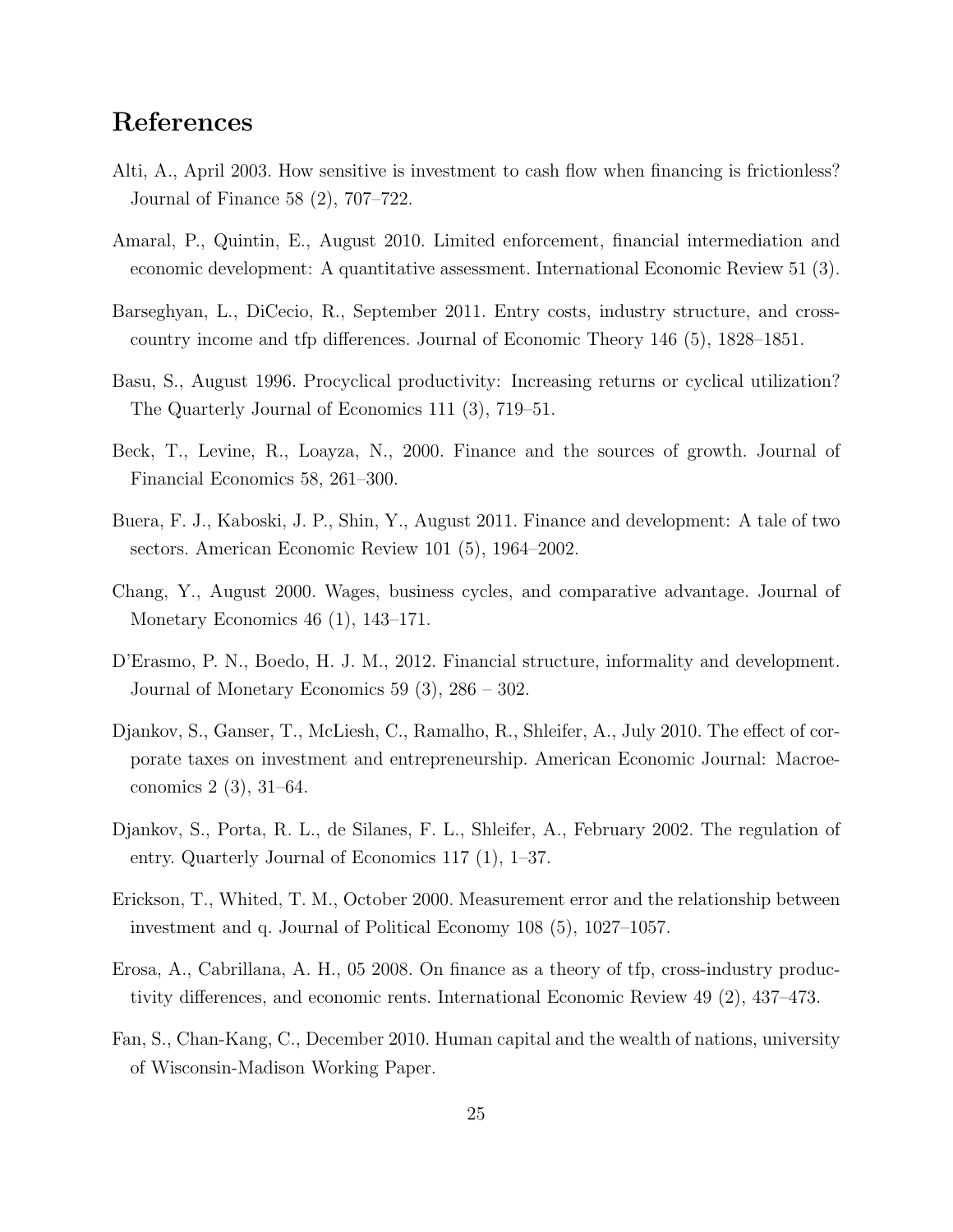- <span id="page-26-9"></span>Fazzari, S. M., Hubbard, R. G., Petersen, B. C., Blinder, A. S., Poterba, J. M., 1988. Financing constraints and corporate investment. Brookings Papers on Economic Activity 1988 (1), 141–206.
- <span id="page-26-12"></span>Gilchrist, S., Himmelberg, C. P., December 1995. Evidence on the role of cash flow for investment. Journal of Monetary Economics 36 (3), 541–572.
- <span id="page-26-6"></span>Guner, N., Ventura, G., Xu, Y., October 2008. Macroeconomic implications of size dependent policies. Review of Economic Dynamics 11 (4), 721–744.
- <span id="page-26-1"></span>Hall, R. E., Jones, C. I., February 1999. Why do some countries produce so much more output per worker than others. The Quaterly Journal of Economics 114 (1), 83–116.
- <span id="page-26-4"></span>Herrendorf, B., Teixeira, A., May 2011. Barriers to entry and development. International Economic Review 52.
- <span id="page-26-2"></span>Hopenhayn, H. A., September 1992. Entry, exit, and firm dynamics in long run equilibrium. Econometrica 60 (5), 1127–1150.
- <span id="page-26-3"></span>Hopenhayn, H. A., Rogerson, R., October 1993. Job turnover and policy evaluation: A general equilibrium analysis. Journal of Political Economy 101 (5), 1127–1150.
- <span id="page-26-8"></span>Hubbard, R. G., March 1998. Capital-market imperfections and investment. Journal of Economic Literature 36 (1), 193–225.
- <span id="page-26-10"></span>Kaplan, S. N., Zingales, L., 1997. Do investment-cash flow sensitivities provide useful measures of financing constraints? The Quarterly Journal of Economics 112 (1), 169–215.
- <span id="page-26-11"></span>Kaplan, S. N., Zingales, L., 2000. Investment-cash flow sensitivities are not valid measures of financing constraints. The Quarterly Journal of Economics 115 (2), 707–712.
- <span id="page-26-0"></span>Klenow, P. J., Rodriguez-Clare, A., 1997. The neoclassical revival in growth economics: Has it gone too far? In: Bernanke, B., Rotemberg, J. J. (Eds.), NBER Macroeconomics Annual. MIT Press, pp. 73–103.
- <span id="page-26-5"></span>Lagos, R., October 2006. A model of tfp. Review of Economic Studies 73 (4), 983–1007.
- <span id="page-26-7"></span>Miller, M. H., Modigliani, F., 1958. The cost of capital, corporation finance and the theory of investment. The American Economic Review 48 (3), 261–297.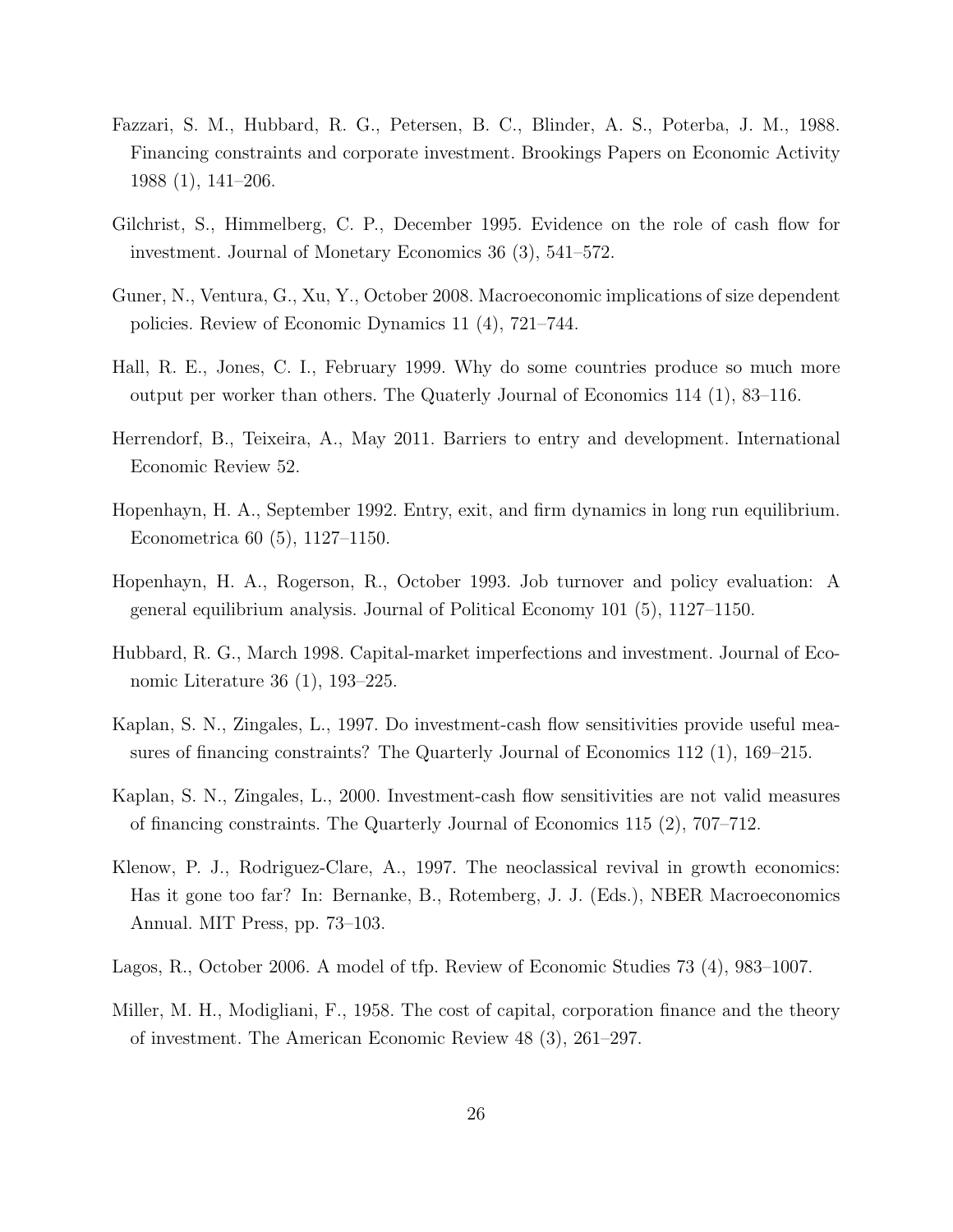- <span id="page-27-7"></span>Miller, M. H., Modigliani, F., 1961. Dividend policy, growth, and the valuation of shares. The Journal of Business 34 (4), 411–433.
- <span id="page-27-1"></span>Nicoletti, G., Scarpetta, S., 2003. Regulation, productivity and growth: OECD evidence. Economic Policy 18 (36), 9–72.
- <span id="page-27-2"></span>Nicoletti, G., Scarpetta, S., 2006. Regulation and economic performance:product market reforms and productivity in the oecd. In: Eicher, T., Garca-Pealosa, C. (Eds.), Institutions, Development and Growth. MIT Press.
- <span id="page-27-3"></span>Parente, S. L., Prescott, E. C., December 1999. Monopoly rights: A barrier to riches. American Economic Review 89 (5), 1216–1233.
- <span id="page-27-0"></span>Prescott, E. C., August 1998. Needed: A theory of total factor productivity. International Economic Review 39 (3), 525–551.
- <span id="page-27-4"></span>Restuccia, D., Rogerson, R., October 2008. Policy distortions and aggregate productivity with heterogenous establishments. Review of Economic Dynamics 11, 707–720.
- <span id="page-27-6"></span>Tybout, J. R., March 2000. Manufacturing firms in developing countries: How well do they do and why? Journal of Economic Literature 38, 11–44.
- <span id="page-27-5"></span>Veracierto, M., August 2001. Employment flows, capital mobility, and policy analysis. International Economic Review 42 (3), 571–95.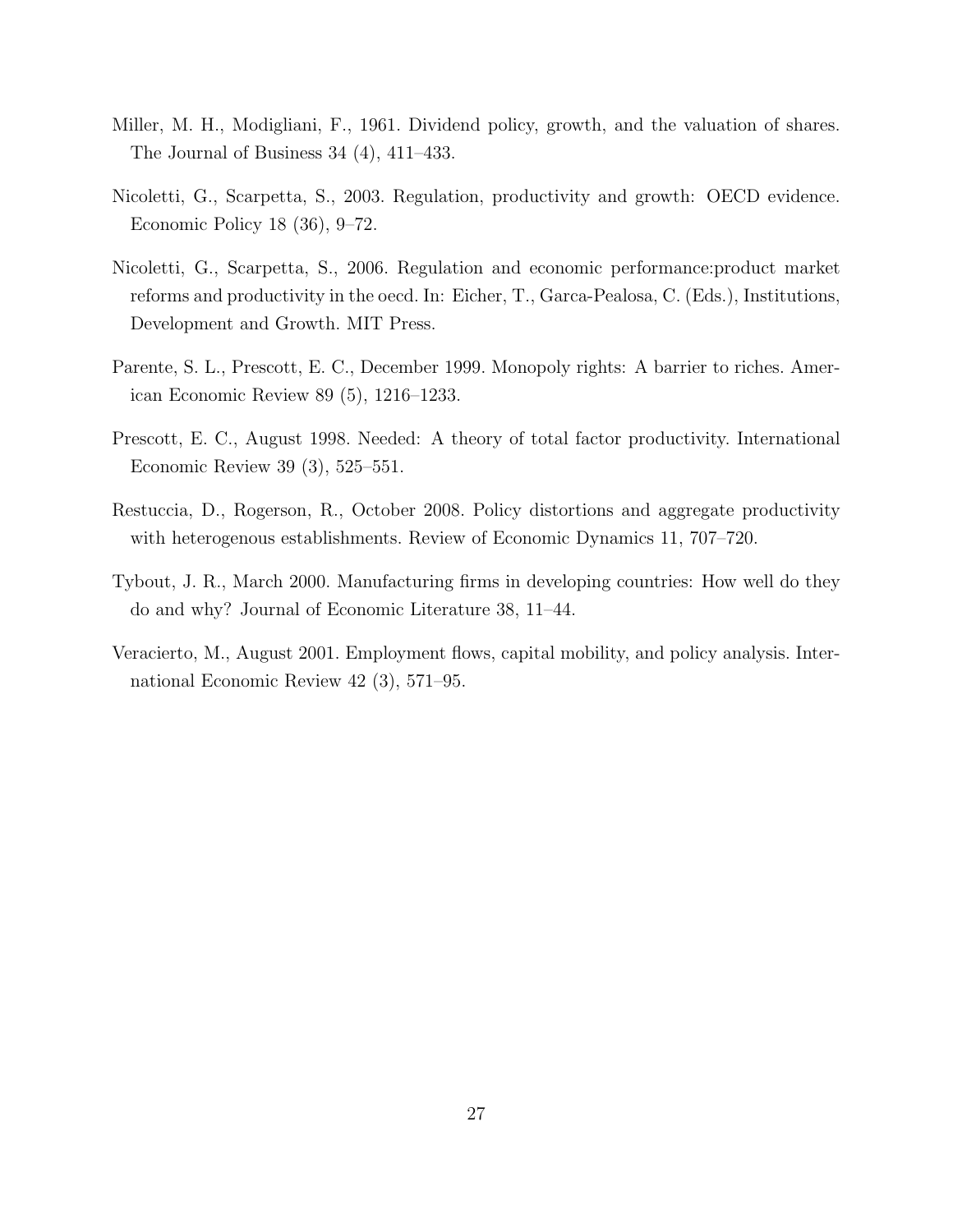| Table 1: Parameter Values                                                  |  |  |  |  |  |  |                                                      |  |  |  |  |
|----------------------------------------------------------------------------|--|--|--|--|--|--|------------------------------------------------------|--|--|--|--|
| Parameter $r \beta \alpha \gamma \delta \lambda z_{max} f_e f \phi \sigma$ |  |  |  |  |  |  |                                                      |  |  |  |  |
| Value                                                                      |  |  |  |  |  |  | 4\% 0.96 0.27 0.53 0.08 0.9 85.56 0.35 18.6 0.03 0.8 |  |  |  |  |

<span id="page-28-1"></span><span id="page-28-0"></span>Table 2: Targets Statistics | Data | Model Entry cost (% of GDP) 0.73% 0.73% Average establishment Size  $\vert$  15.65  $\vert$  15.79  $\%$  of establishments with 1-4 employees  $54.45\%$  58.40% 5-9 employees  $18.92\%$  21.70% 10-19 employees 12.72% 10.42% 20-49 employees  $8.63\%$  6.02% 50-99 employees 2.94% 1.89% 100-249 employees 1.67% 1.04% 250-499 employees  $0.42\%$  0.31% 500-999 employees  $0.16\%$  0.13%  $1000+$  employees  $0.09\%$   $0.09\%$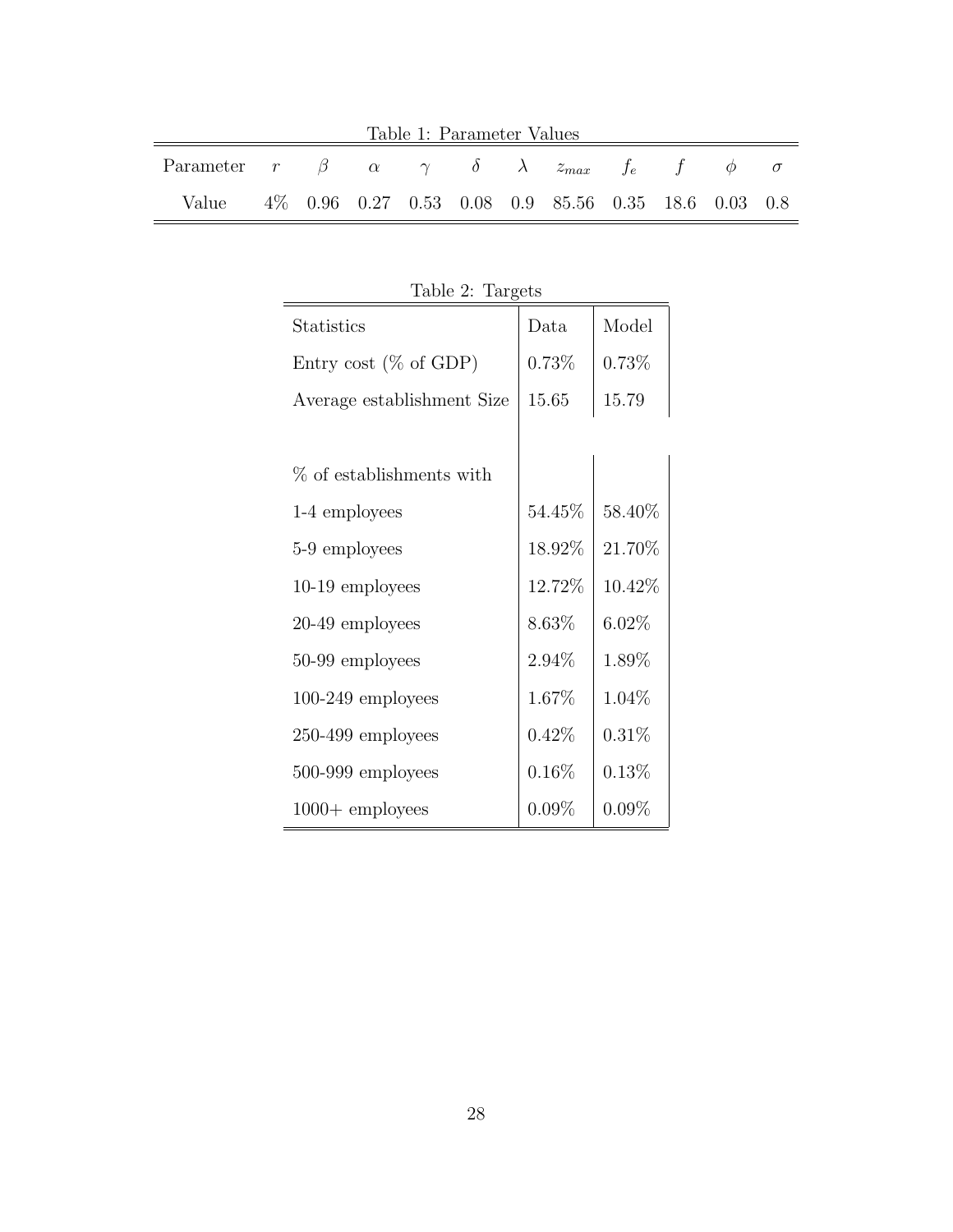<span id="page-29-0"></span>Figure 1: Without Interaction

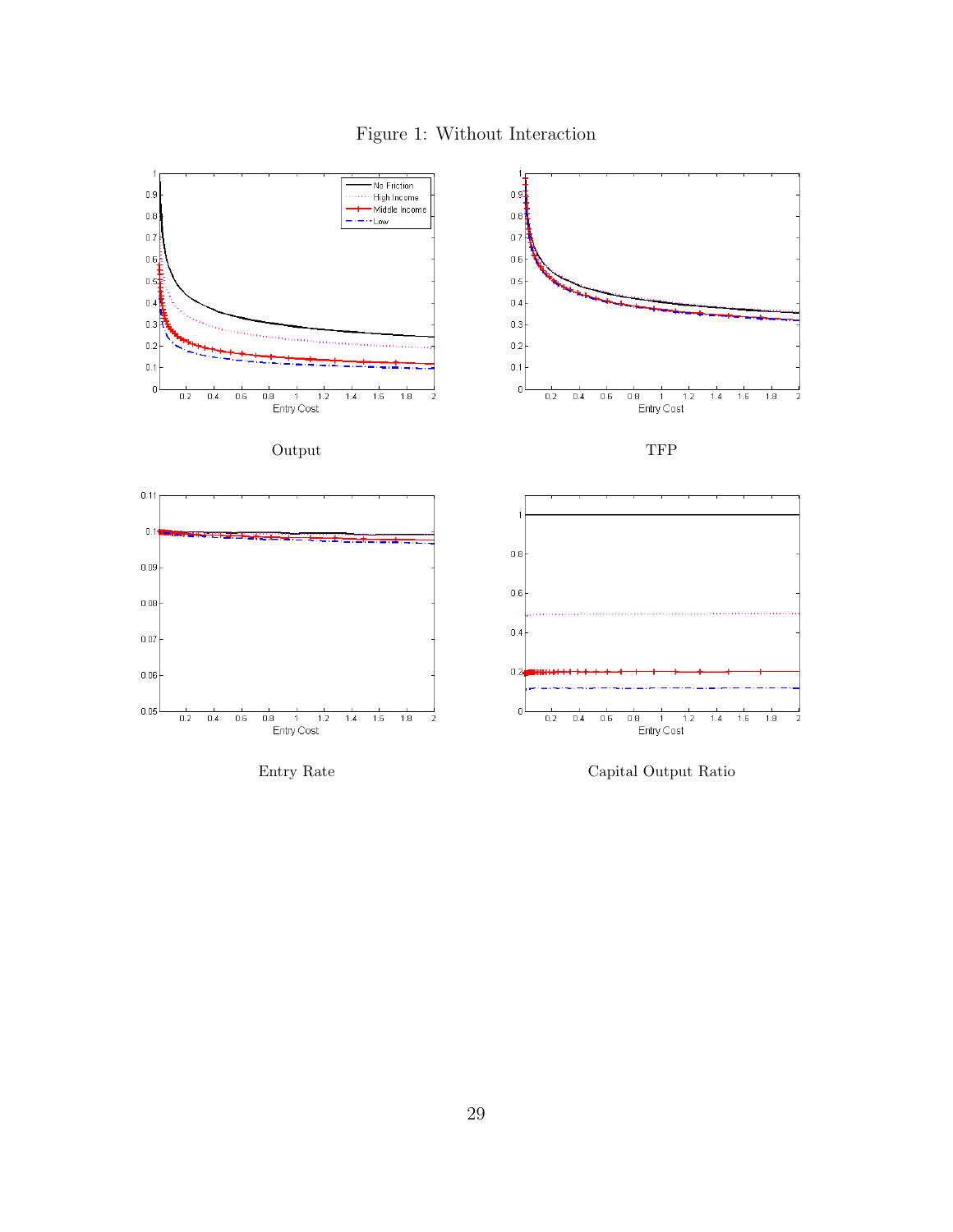Figure 2: With Interaction





<span id="page-30-0"></span>